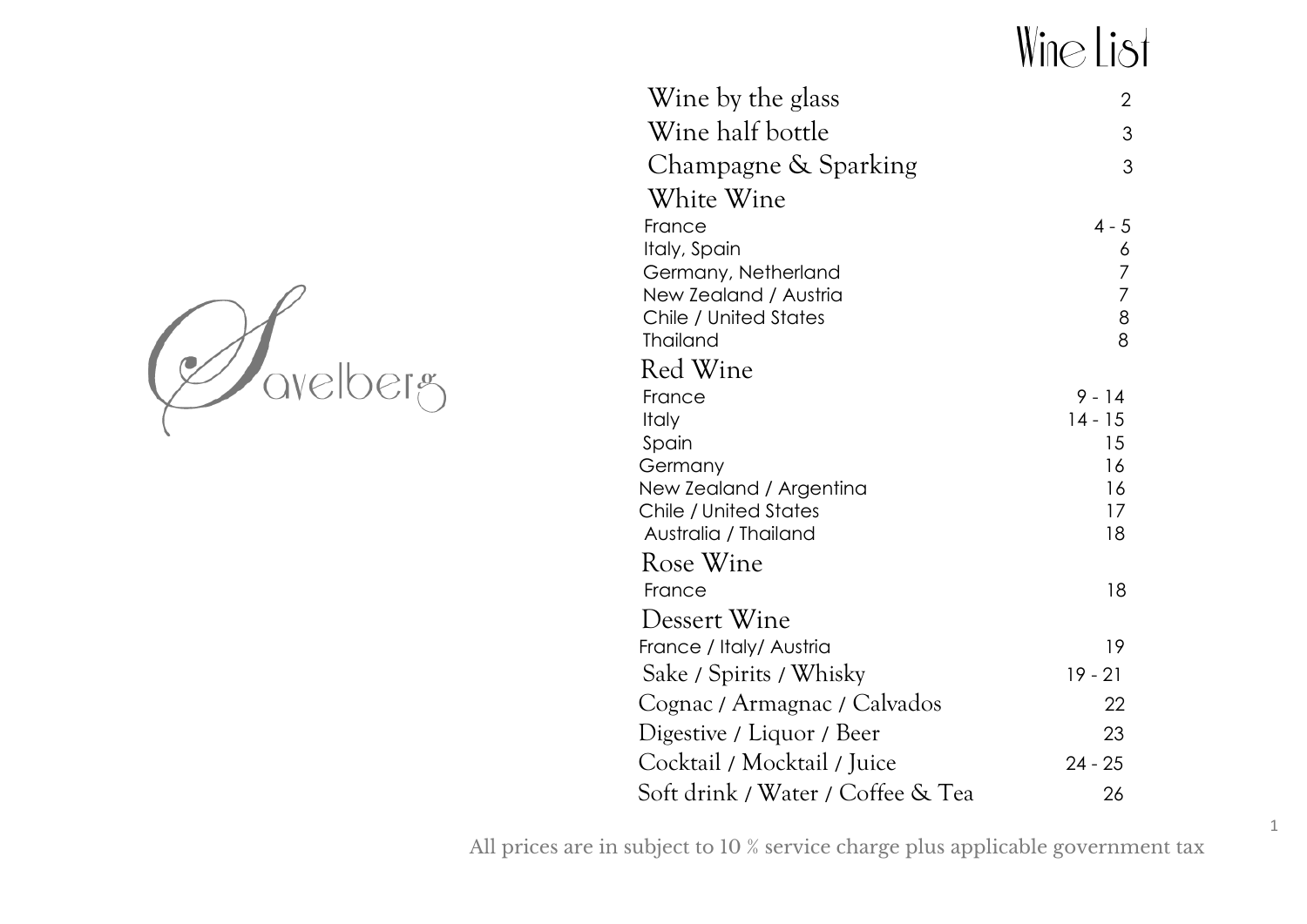# Wine by the glass

### **WHITE**

|             | 2018 Caymus Conundrum, Blend Unique-Wagner Family, USA                       | 570 / 2,700   |  |
|-------------|------------------------------------------------------------------------------|---------------|--|
|             | 2018 Domaine Laroche les Chanoines, Chablis, France                          | 620 / 3,000   |  |
|             | 2019 Granmonte, Viognier, Khao Yai, Thailand                                 | 620 / 3,000   |  |
|             | 2018 Kaufmann, Riesling Trocken, Rheingau, Germany                           | 650 / 3,500   |  |
|             | 2017 Muchada Leclapart Universe, Palomino, Andalucia, Spain                  | 820 / 4,000   |  |
|             | 2018 Maison Verget, Puligny Montrachet, Premier Cru, Burgundy, France        | 1,450 / 7,200 |  |
| <b>RED</b>  |                                                                              |               |  |
|             | 2015 Bodegas Nabal crianza Ribeira del Duero, Spain                          | 820 / 4,000   |  |
|             | 2017 Dalrymple Pipers River Family, Pinot Noir, South Australia              | 840 / 4,100   |  |
|             | 2014 Henschke, Keyneton Euphonium, Eden Valley, Barossa, Australia           | 990 / 6,000   |  |
|             | 2019 Caymus Vineyard, Cabernet Sauvignon, Napa Valley, USA                   | 1,100 / 6,600 |  |
|             | 2017 Domaine Joseph Roty, Gevray - Chambertin, Côte d'Or, France             | 1,340 / 7,500 |  |
|             | 2013 Chateau Kirwan '3 <sup>eme</sup> Cru Classe' Bordeaux - Margaux, France | 1,650 / 9,000 |  |
| <b>ROSE</b> |                                                                              |               |  |
|             | 2020 Whispering Angel, Caves D'ESCLANS, Provence, France                     | 650 / 3,000   |  |
| SWEET       |                                                                              |               |  |
|             | 2012 Caprice de Bastor Lamontagne, Sauternes, France                         | 500 / 4,500   |  |
|             | 1991 Taylor Fladgate Quinta de Vargellas Vintage Port, Portugal              | 740 / 7,000   |  |
|             |                                                                              |               |  |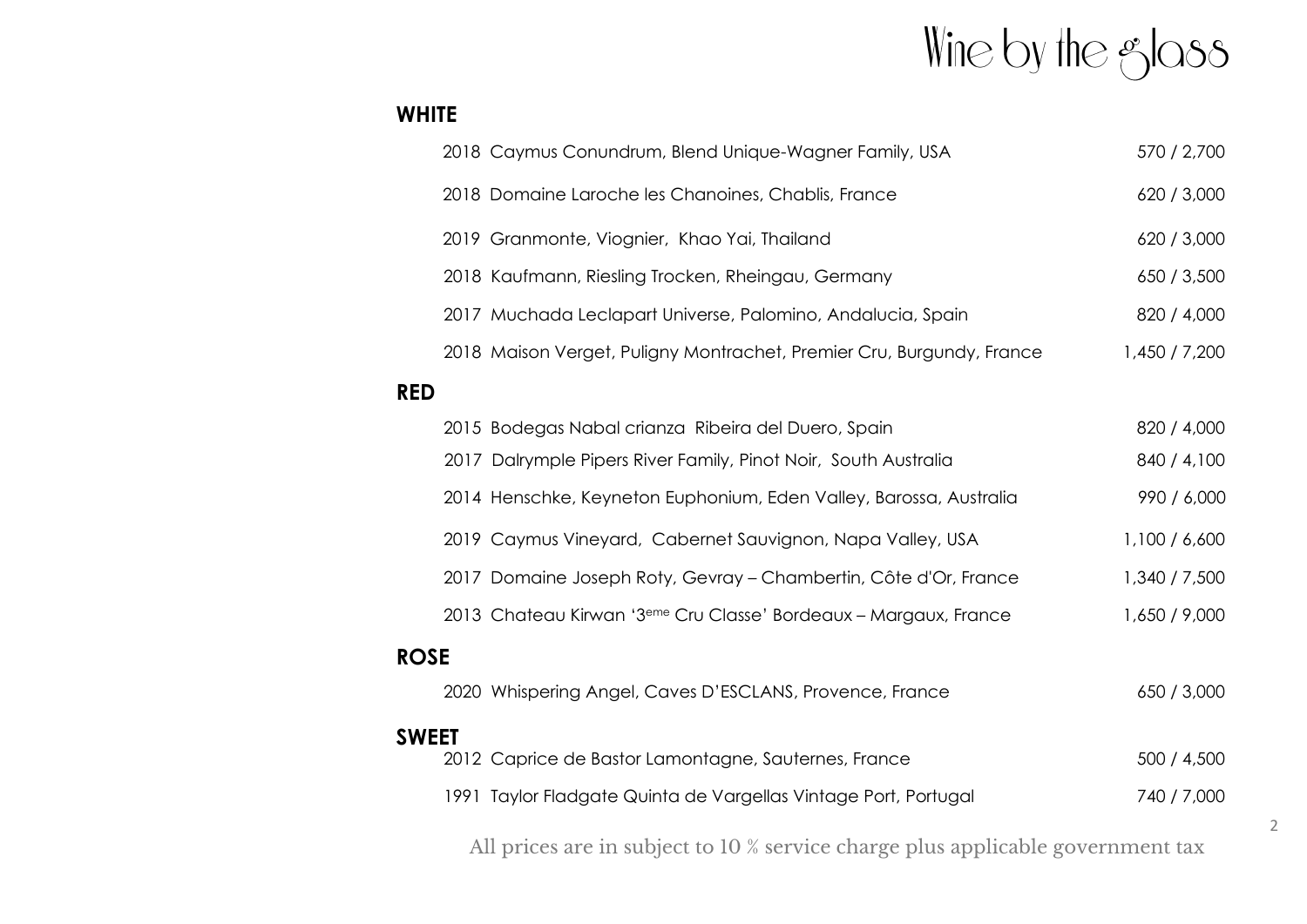# Holf bottle 375 ml

NV Billecart – Salmon Brut Reserve (Champagne) 3,000



|           | Prestige – Champagne                                          |        |
|-----------|---------------------------------------------------------------|--------|
|           | 2012 Bollinger La Grande Annee, Brut, Ay-Marne                | 12,500 |
| 2009      | Louis Roederer 'Cristal', Brut, Reims                         | 13,000 |
| 2007      | Taittinger 'Comtes de Champagne', Blanc de Blancs Brut, Reims | 14,000 |
| 2013      | Louis Roederer 'Cristal', Brut, Reims                         | 15,000 |
|           | 2008 Moet & Chandon, Cuvee 'Dom Perignon', Epernay            | 16,000 |
|           | Non-Vintage – Champagne                                       |        |
| <b>NV</b> | Autreau Blanc de Blancs Grand Cru, Extra Brut                 | 3,600  |
| <b>NV</b> | Taittinger Cuvee Prestige Brut, Reims                         | 4,800  |
| NV        | Delamotte, Brut, Reims                                        | 5,700  |
| <b>NV</b> | Andre Clouet 'Grande Reserve', Brut, Bouzy                    | 7,400  |
| NV        | Vouette & Sorbee 'Fidele', Extra Brut, Côte des Bar           | 9,000  |
| NV        | Laurent - Perrier, Brut, Tours-sur-Marne                      | 9,000  |
| NV        | Laurent - Perrier, Demi Sec, Tours-sur-Marne                  | 11,000 |
|           | Sparkling Wines                                               |        |
| <b>NV</b> | Spumante, Bellussi, Grande Cuvée DOC, Veneto, Italy           | 1,600  |
| NV        | Prosecco, Zardetto, Private Cuvee Brut, Veneto, Italy         | 2,200  |
| 2014      | Cava 'Reserva', Brut, Torello, Catalunya, Spain               | 3,000  |
| NV        | Cremant - GranMonte, Khao Yai, Thailand                       | 3,500  |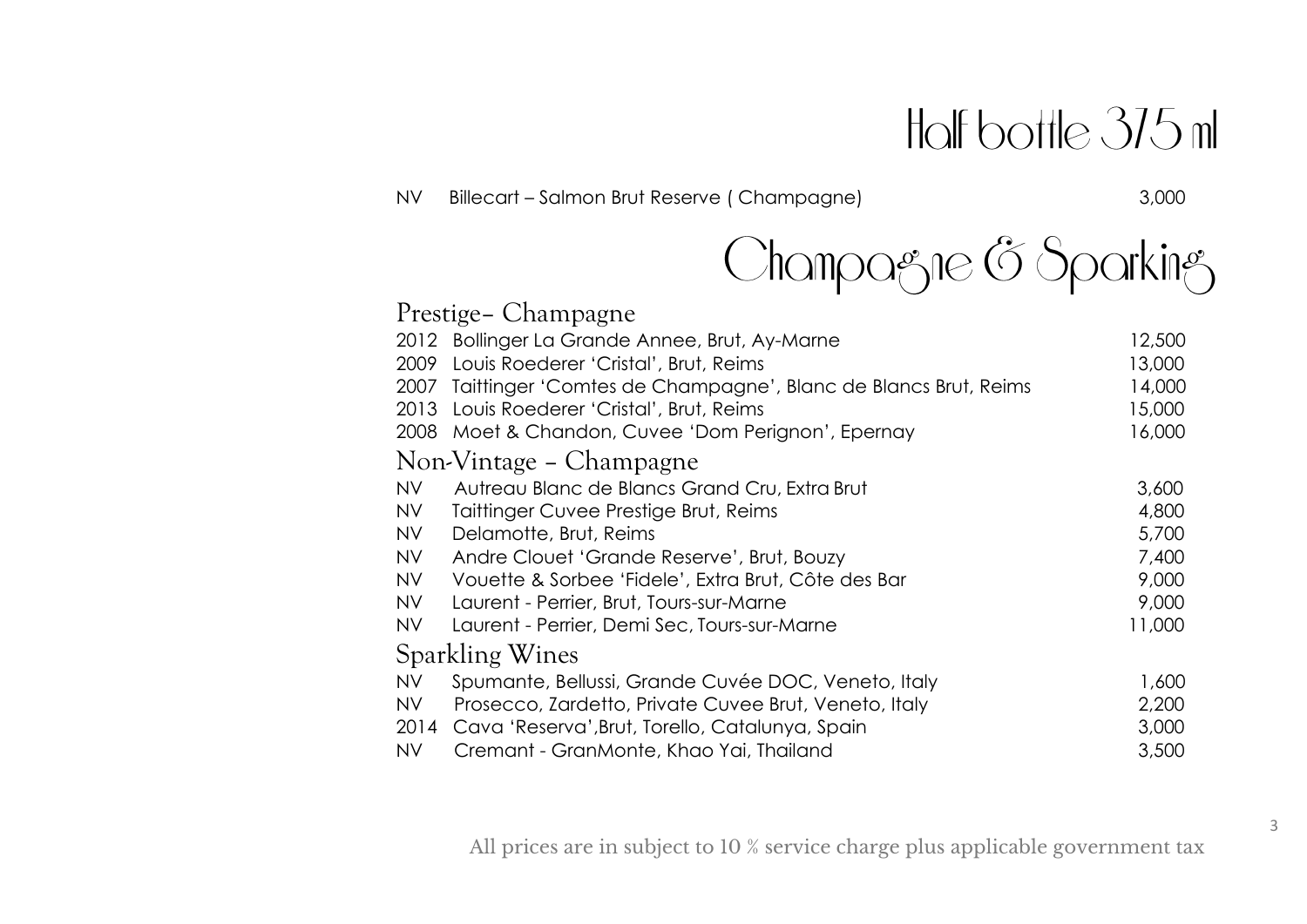|            |                                                                 | <b>FRANCE</b> |
|------------|-----------------------------------------------------------------|---------------|
|            | Bordeaux                                                        | bottle        |
| White wine | 2019 Chateau La Verriere, domaine familial viticole de Bordeaux | 2,100         |
|            | 2016 Château Villa Bel Air White, Geaves                        | 2,300         |
|            | 2012 Chateau de Fieuzal AOC, Pessac - Leognan                   | 4,950         |
|            | Burgundy – Chablis                                              |               |
|            | 2018 Domaine Laroche les Chanoines Chablis                      | 3,000         |
|            | Domaine Louis Michel & Fils Chablis<br>2018                     | 3,500         |
|            | 2016 Domaine Louis Michel & Fils Chablis Premier Cru Montmain   | 5,100         |
|            | 2018 Domaine Francois Raveneau Chablis AOC                      | 7,800         |
|            | 2018 Domaine Francois Raveneau Petit Chablis 'Magnum 1.5 ltr'   | 13,000        |
|            | Burgundy - Maconnais                                            |               |
|            | 2018 Macon - Villages, Chardonnay by Trénel                     | 2,400         |
|            | 2017 Mâcon - Villages, Julien Barraud                           | 3,400         |
|            | 2017 Mâcon-Vergisson, Domaine Barraud                           | 3,400         |
|            | 2018 Pouilly - Fuisse 'Vieilles Vignes' AOC, Louis Max          | 3,500         |
|            | 2017 Pouilly - Fuisse La Roche, Domaine Daniel Barraud          | 4,200         |
|            | 2014 Saint - Veran 'Les Pommards' AOC, Domaine Robert Denogent  | 4,200         |
|            | Burgundy - Côte d'Or                                            |               |
|            | 2018 Bourgonge Chardonnay, Chanson                              | 2,100         |
|            | Domaine Olivier Leflaive<br>2016                                | 3,300         |
|            | 2018 Bourgogne Blanc, Domaine Etienne Sauzet                    | 3,600         |
|            | 2013 Saint - Aubin 'Le Ban'AOC, Henri Prudhon & Fils            | 5,250         |
|            |                                                                 |               |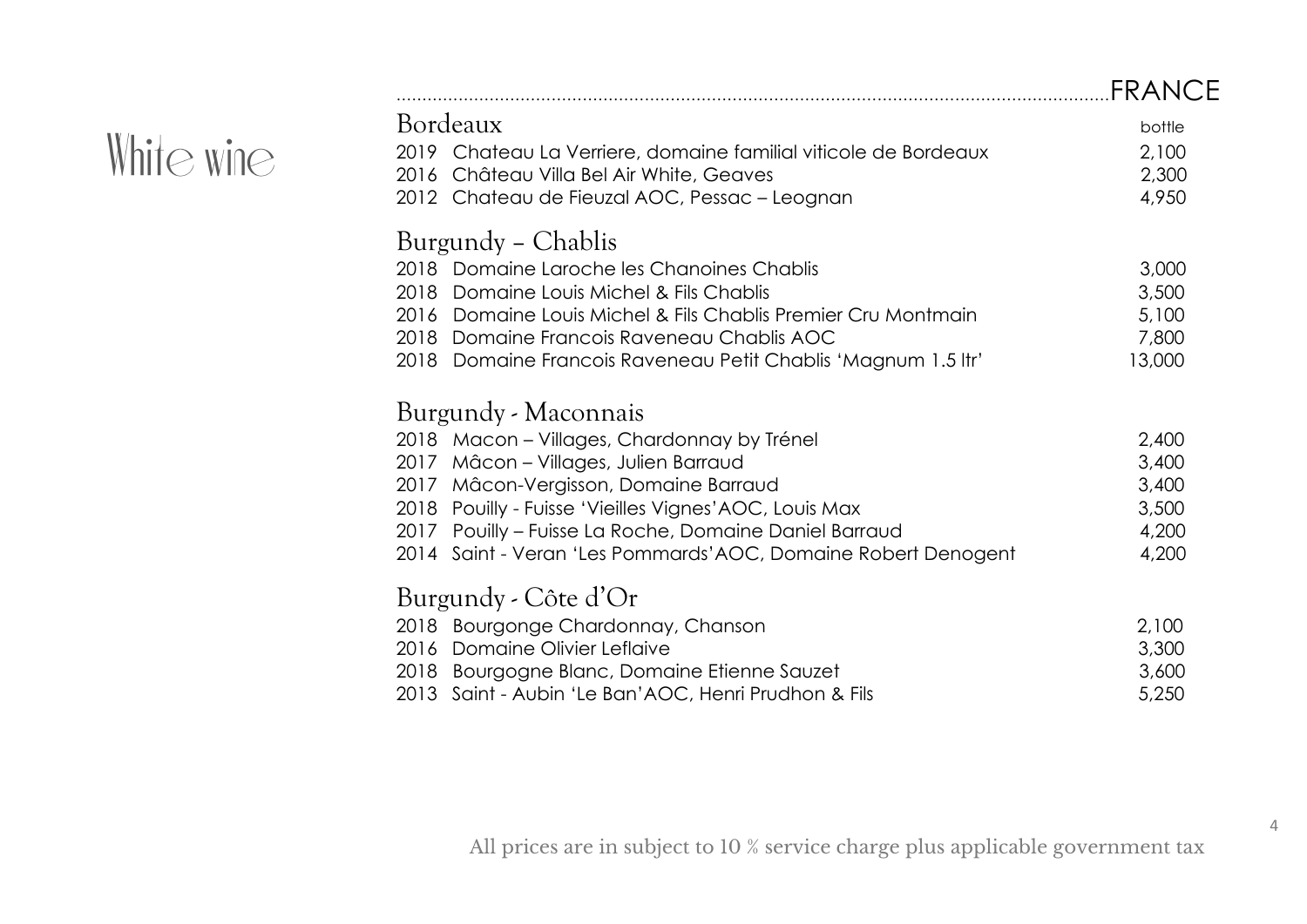| Burgundy - Côte d'Or<br>2018 Puligny Montrachet Premier Cru, Sous le Puits, Verget<br>Meursault, Louis Jadot, Frederic Barnier<br>2017<br>2012<br>Puligny Montrachet 1er Cru, Henri Boillot<br>2017 Corton - Charlemagne Grand Cru, Domaine Michel Mallard<br>Montrachet Grand Cru, Henri Boillot<br>2006                                                                         | <b>Bottle</b><br>7,200<br>7,200<br>15,000<br>15,600<br>55,000 |
|-----------------------------------------------------------------------------------------------------------------------------------------------------------------------------------------------------------------------------------------------------------------------------------------------------------------------------------------------------------------------------------|---------------------------------------------------------------|
| Cotes du Rhone<br>2017 M. Chapoutier AOC, Belleruche<br>2015 Crozes - Hermitage 'Cuvee Particuliere' AOC, Domaine des Remizieres<br>2016 Hermitage, Domaine Marc Sorrel                                                                                                                                                                                                           | <b>Bottle</b><br>1,800<br>4,950<br>9,800                      |
| Loire Valley<br>2017 Vouvray S, Le Marigny Sec, Hernard Fouquet, Domaine des Aubuisieres<br>2016 Damaine Henri Brochard, 'Les Carrissanes'<br>2017 Muscadet Sevre et Maine 'Sur Lie' AOP, La Sancive<br>2018 Pouilly Fume AOC, Jonathan Didier Pabiot<br>2018 Sancerre, Domaine Du Pre Semele, Loire, France<br>Alsace                                                            | 2,700<br>3,300<br>3,300<br>3,450<br>3,700                     |
| 2016 Gewurztraminer 'Classic' AOC by Hugel Famille<br>2014 Pinot Gris 'Fromenteau' AOC, Jos Meyer<br>Gewurztraminer - Vendanges Tardives AOC, Hubert Bleger<br>2011<br>2015<br>Muscat 'Fronholz' AOC, Domaine Ostertag<br>2017<br>Riesling Berg, Domaine Pfister<br>Riesling 'Clos Mathis' AOC, Domaine Ostertag<br>2013<br>2017<br>Riesling Grand Cru Engelberg, Domaine Pfister | 2,800<br>3,700<br>3,800<br>4,000<br>4,200<br>4,250<br>4,500   |
| Languedoc - Rousillon<br>2018 Viognier, Chateau Le Chapelle<br>2015 Roussane-Vermentino IGP, Domaine de Mus                                                                                                                                                                                                                                                                       | 2,370<br>3,300                                                |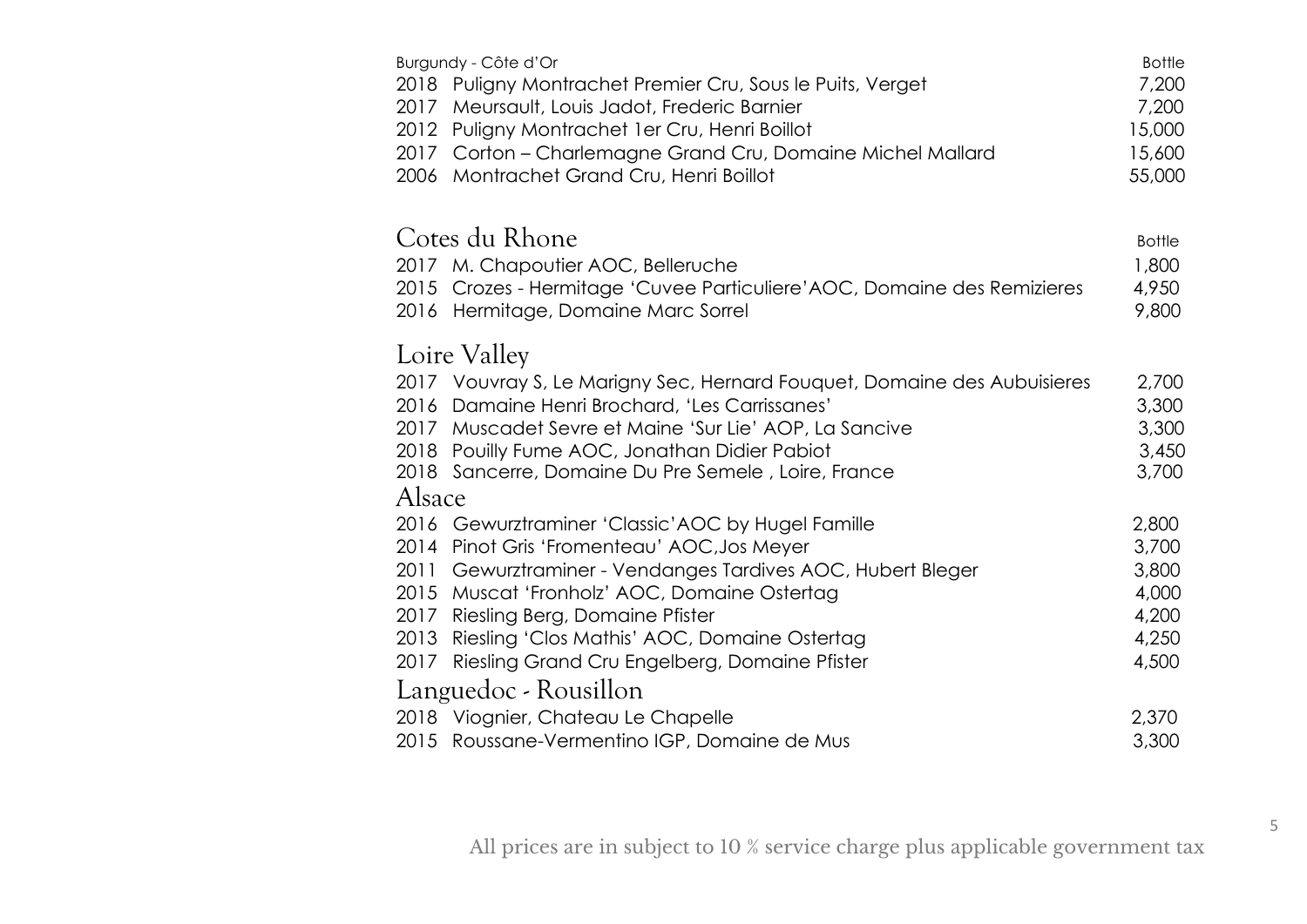|         | Languedoc - Rousillon                                                | <b>Bottle</b> |
|---------|----------------------------------------------------------------------|---------------|
|         | 2017 Chardonnay IGP, Domaine La Croix Belle                          | 3,750         |
|         | 2019 Mas De Daumas Gassac, Saint-Guilhem-le-Desert                   | 4,400         |
| Jura    |                                                                      |               |
|         | 2015 Savagnin Ouille - Arbois AOC, Domaine du Pelican                | 5,500         |
|         | 2015 Chardonnay - Arbois AOC, Domaine du Pelican                     | 5,500         |
|         |                                                                      | <b>ITALY</b>  |
| Sicilia |                                                                      | <b>Bottle</b> |
|         | 2019 Regaleali Bianco DOC, Tasca Conti D'Almerita                    | 2,100         |
|         | 2018 Regaleali Bianco DOC, Tasca Conti D'Almerita                    | 2,300         |
|         | Piedmont                                                             |               |
|         | 2015 Timorasso Riserva Stato, Terralba Berzano di Tortona            | 3,200         |
|         | Friuli-Venezia Giulia                                                |               |
|         | 2018 Pinot Grigio, Colutta, Friuli Colli Orientali                   | 2,300         |
|         | 2016 Pinot Grigio, Olivers, Pierpaolo Pecorari                       | 2,800         |
| Tuscany |                                                                      |               |
|         | 2018 Altesino Blanco Toscana IGT                                     | 2,100         |
|         | 2019 Poggio Alle Gazze dell' Ornellaia, IGT                          | 4,500         |
|         |                                                                      | SPAIN         |
|         | Valencia                                                             |               |
|         | 2017 Sauvignon-Muscat-Verdejo-Chardonnay, Bodegas del Angosto        | 2,100         |
|         | Valle de la Orotava - Canary Island                                  |               |
|         | 2015 Trenzado by Suertes del Marques, Valle de la Orotava - Canarias | 2,700         |
|         | Rias Baixas                                                          |               |
|         | 2017 Albarino, Paco & Lola                                           | 2,900         |
|         | Costers del Segre - Catalonia                                        |               |
|         | 2016 Riesling/Albarino 'Ekam', Castell d'Encus                       | 3,200         |
|         | Muchada Leclapart - Andalucia                                        |               |
|         | 2017 Muchada Leclapart Univers, Palomino                             | 4,000         |

6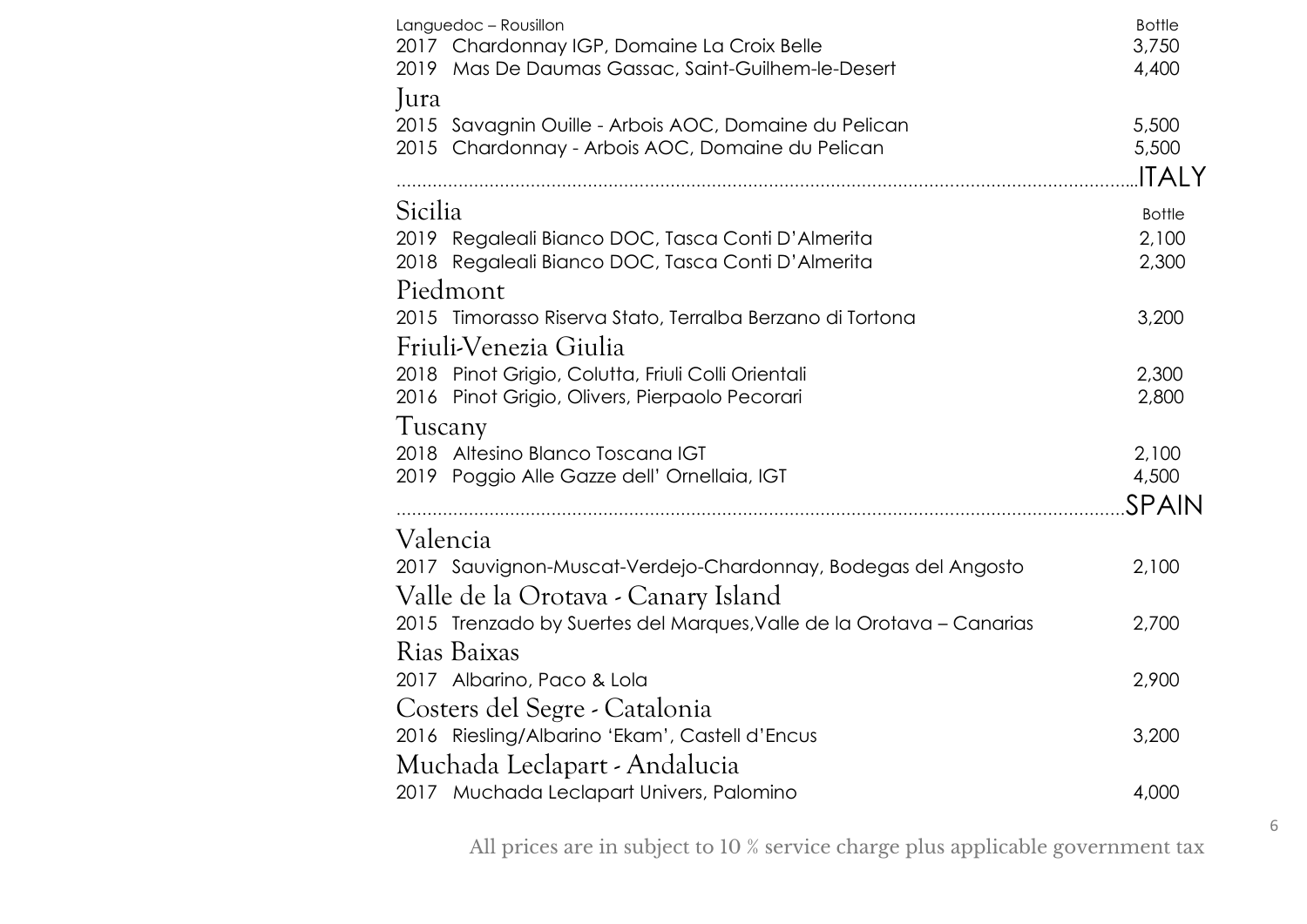|                      |                                                                                                                                                                                                                                                                                                                             | <b>GERMANY</b>                            |
|----------------------|-----------------------------------------------------------------------------------------------------------------------------------------------------------------------------------------------------------------------------------------------------------------------------------------------------------------------------|-------------------------------------------|
| Mosel                |                                                                                                                                                                                                                                                                                                                             | bottle                                    |
| 2019<br>2018<br>2018 | Riesling – Trocken, Atlan-Artisan<br>Riesling - Weiser Kunstler, Enkircher - Ellergrub Kabinett<br>Riesling - Spatlese, Fritz Haag, Brauneberger Juffer Sonnenuhr                                                                                                                                                           | 2,600<br>3,000<br>3,250                   |
|                      | Rheingau                                                                                                                                                                                                                                                                                                                    |                                           |
|                      | 2018 Riesling - Trocken - Kaufmann                                                                                                                                                                                                                                                                                          | 3,500                                     |
|                      |                                                                                                                                                                                                                                                                                                                             | NETHERLANDS                               |
| Limburg              |                                                                                                                                                                                                                                                                                                                             |                                           |
|                      | 2011 Auxerrois 'Apostelhoeve', Louwberg Maastricht                                                                                                                                                                                                                                                                          | 3,400                                     |
|                      |                                                                                                                                                                                                                                                                                                                             | <b>NEW ZEALAND</b>                        |
|                      | Marlborough                                                                                                                                                                                                                                                                                                                 |                                           |
| 2018                 | 2016 Sauvignon blanc, Lightband, Brightwater Nelson<br>Sauvignon blanc, Lost Turtle<br>2019 Sauvignon Blanc, Whitehaven<br>2017 Pinot Gris, Wairau River<br>2013 Chardonnay, Dog Point Vineyard                                                                                                                             | 2,500<br>2,700<br>2,900<br>3,200<br>4,850 |
|                      |                                                                                                                                                                                                                                                                                                                             | <b>AUSTRIA</b>                            |
| 2013                 | 2017 Lois Gruner Veltliner, Fred Loimer, Niederosterreich<br>2017 Wiener Gemischter Satz DAC, White Blend, Wieninger, Vienna<br>2017 Prellenkirchen Gruner Veltliner, Dorli Muhr-van der Niepoot, Carnuntum<br>2017 Ried Loiserberg Gruner Veltliner, Fred Loimer, Kamptal<br>Chardonnay 'Leithaberg', Heinrich, Burgenland | 1,850<br>2,300<br>2,700<br>2,850<br>3,400 |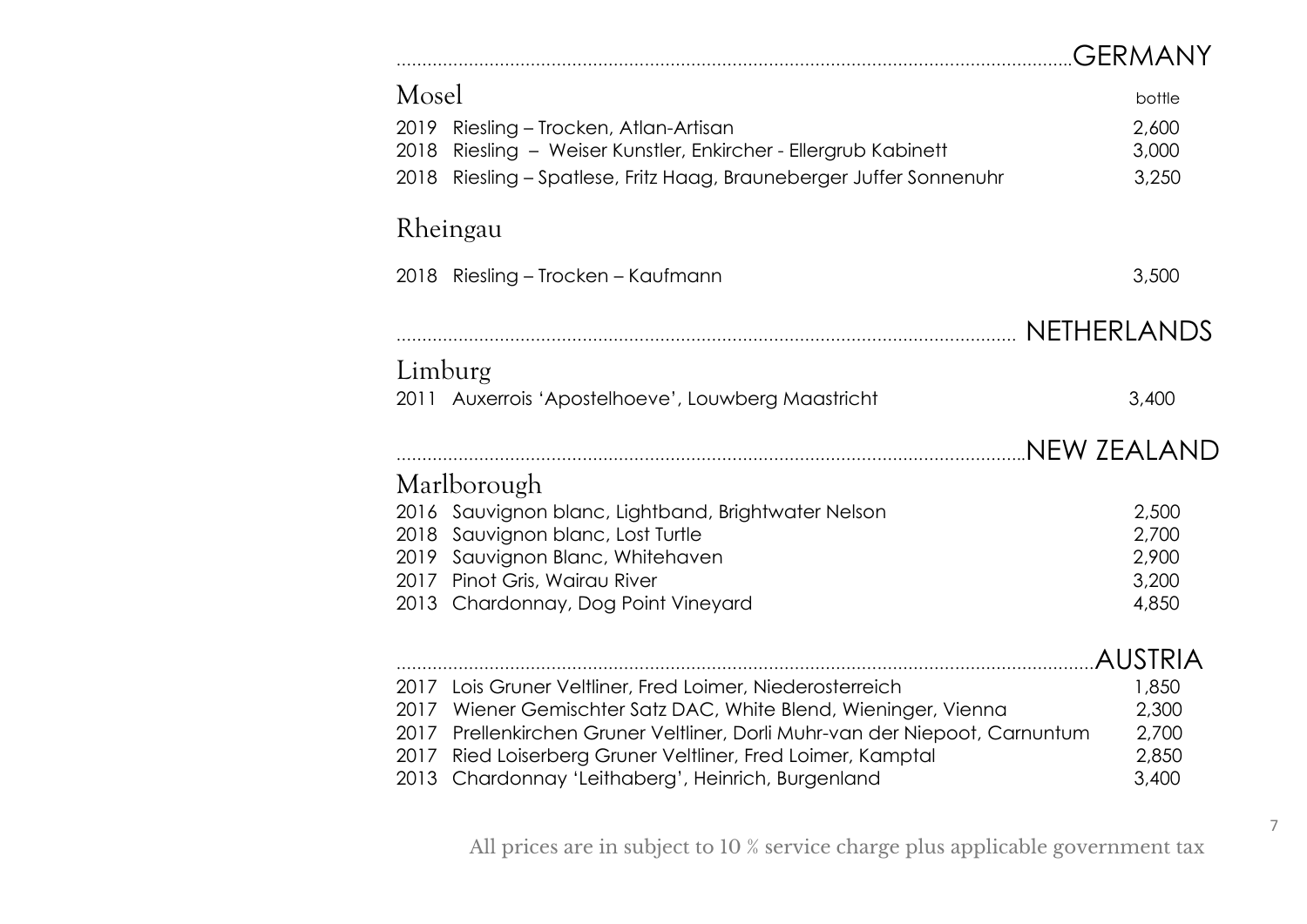## ………………………………………………………………………………………………………….UNITED STATES

|      | Washington                                                  | <b>Bottle</b> |
|------|-------------------------------------------------------------|---------------|
|      | 2017 Riesling - Chateau Ste. Michelle, Columbia             | 1,800         |
|      | California                                                  |               |
| 2016 | Chardonnay – Gravelly Ford, Monterey Regions                | 1,800         |
| 2018 | Morning Fog Chardonnay - Wente Livermore Valley,            | 1,800         |
| 2017 | Sauvignon Blanc - Twomey, Silver Oak, Russian River         | 2,700         |
| 2018 | Caymus Conundrum, Blend Unique-Wagner Family                | 2,700         |
| 2019 | Sauvignon Blanc -Duckhorn, Napa Valley                      | 2,800         |
| 2017 | Chardonnay, Shafer Red Shoulder Ranch Vineyard, Napa Valley | 4,600         |
| 2019 | Chardonnay, Far Niente, 'Nickel & Nickel' Napa Valley       | 6,000         |
|      |                                                             | CHII F        |
|      | <b>Central Valley</b>                                       |               |
|      | 2017 Chardonnay 'Reserva', Montgrass                        | 1,900         |
|      |                                                             | THAILAND      |
|      | Khao Yai                                                    |               |
|      | 2019 Chenin Blanc, GranMonte 'Spring'                       | 1,800         |
|      | 2019 Verdelho, GranMonte                                    | 2,100         |
|      | 2019 Viognier, GranMonte                                    | 3,000         |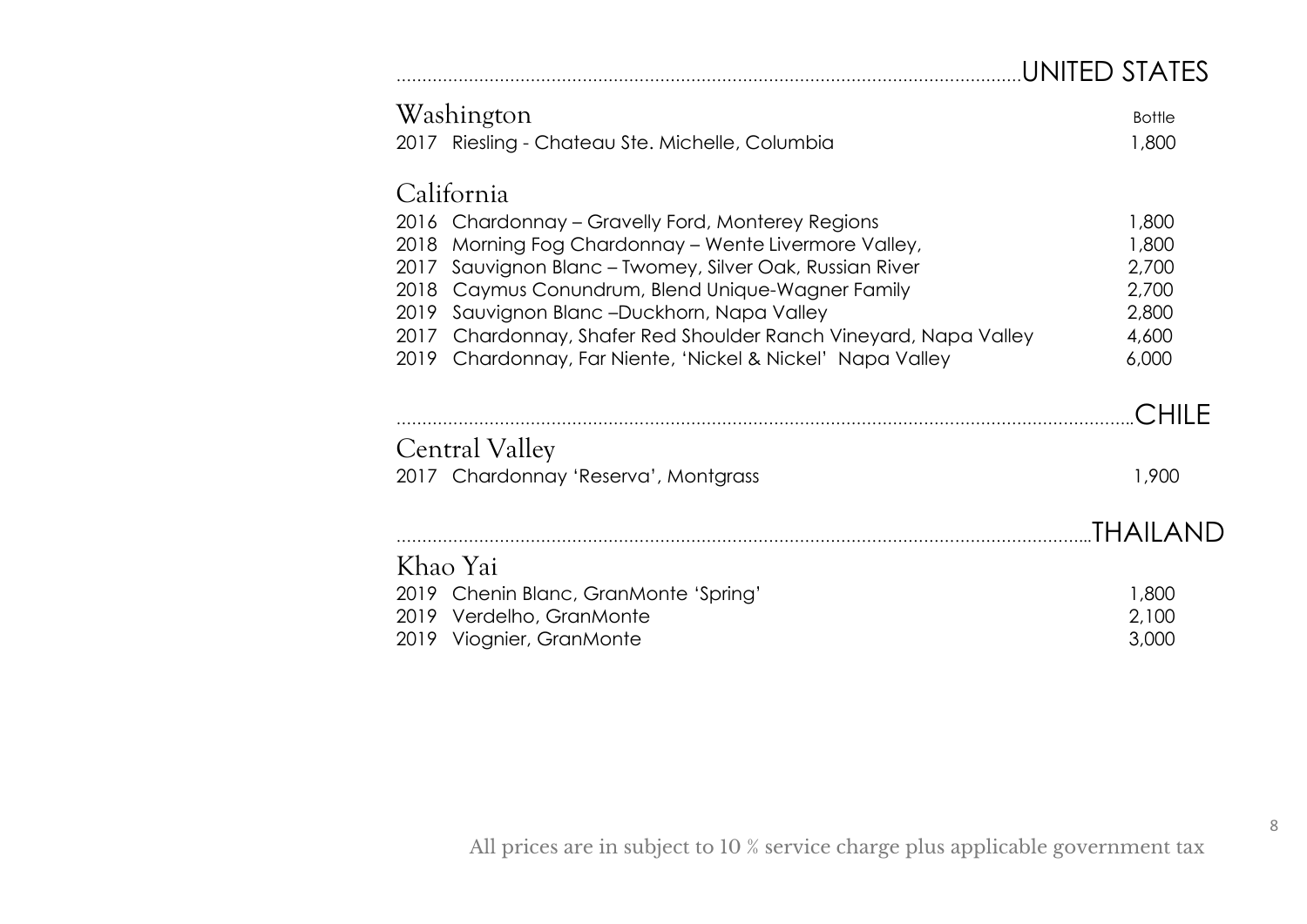## …………………………………………………………………………………………………………………………FRANCE

| Bordeaux - Saint Estephe                                                          | bottle |
|-----------------------------------------------------------------------------------|--------|
| 2015 Chateau Phelan Segur Frank Phelan                                            | 3,900  |
| 2015 Chateau De Pez 'Crus Bourgeois Exceptionnels'                                | 5,500  |
| 2017 Chateau De Pez 'Crus Bourgeois                                               | 6,000  |
| 2018 Chateau De Pez 'Crus Bourgeois                                               | 6,500  |
| 2010 Chateau Cos d'Estournel Les Pagodes de Cos AOC, 2 eme                        | 7,000  |
| 2008 Chateau Montrose La Dame de Montrose AOC,2 eme                               | 7,500  |
| 2002 Chateau Cos d'Estournel '2 <sup>eme</sup> Cru Classe'                        | 12,000 |
| 2008 Chateau Montrose '2 <sup>eme</sup> Cru Classe'                               | 17,500 |
| Bordeaux - Pauillac                                                               |        |
| 2017 Chateau Pédesclaux, Grand Cru Classé                                         | 4,600  |
| 2010 Chateau Lynch - Bages, Echo de Lynch - AOC, 2nd                              | 5,000  |
| 2009 Chateau Grand Puy - Lacoste '5 <sup>eme</sup> Cru Classe'                    | 6,000  |
| 2008 Chateau Croizet - Bages Cinquièmes Crus '5eme Cru Classe'                    | 7,600  |
| 2010 Chateau Grand - Puy Ducasse '5 <sup>eme</sup> Cru Classe'                    | 8,250  |
| 2009 Chateau Reserve de la Comtesse, Pichon Comtesse de Lalande, 2nd              | 8,350  |
| 2014 Chateau Pichon-Longueville au Baron '2 <sup>eme</sup> Cru Classe'            | 11,800 |
| 2008 Chateau Pichon Longueville Comtesse de Lalande '2 <sup>eme</sup> Cru Classe' | 14,000 |
| 2005 Chateau Lynch Bages '5 <sup>eme</sup> Cru Classe'                            | 23,800 |
| Bordeaux - Medoc                                                                  |        |
| 2017 Petit Manou, Clos Manou                                                      | 2,670  |
| 2014 Chateau Teyssier Pezat AOC                                                   | 2,850  |
| 2012 Chateau Poujeaux 'Cru Bourgeois Exceptionnels'                               | 5,700  |
| 2009 Chateau Maucaillous 'Cru Bourgeois'                                          | 5,900  |
| 2010 Chateau Cantemerle, '5 <sup>eme</sup> Cru Classe'                            | 6,300  |
| 2000 Chateau Sociando - Mallet AOC                                                | 12,000 |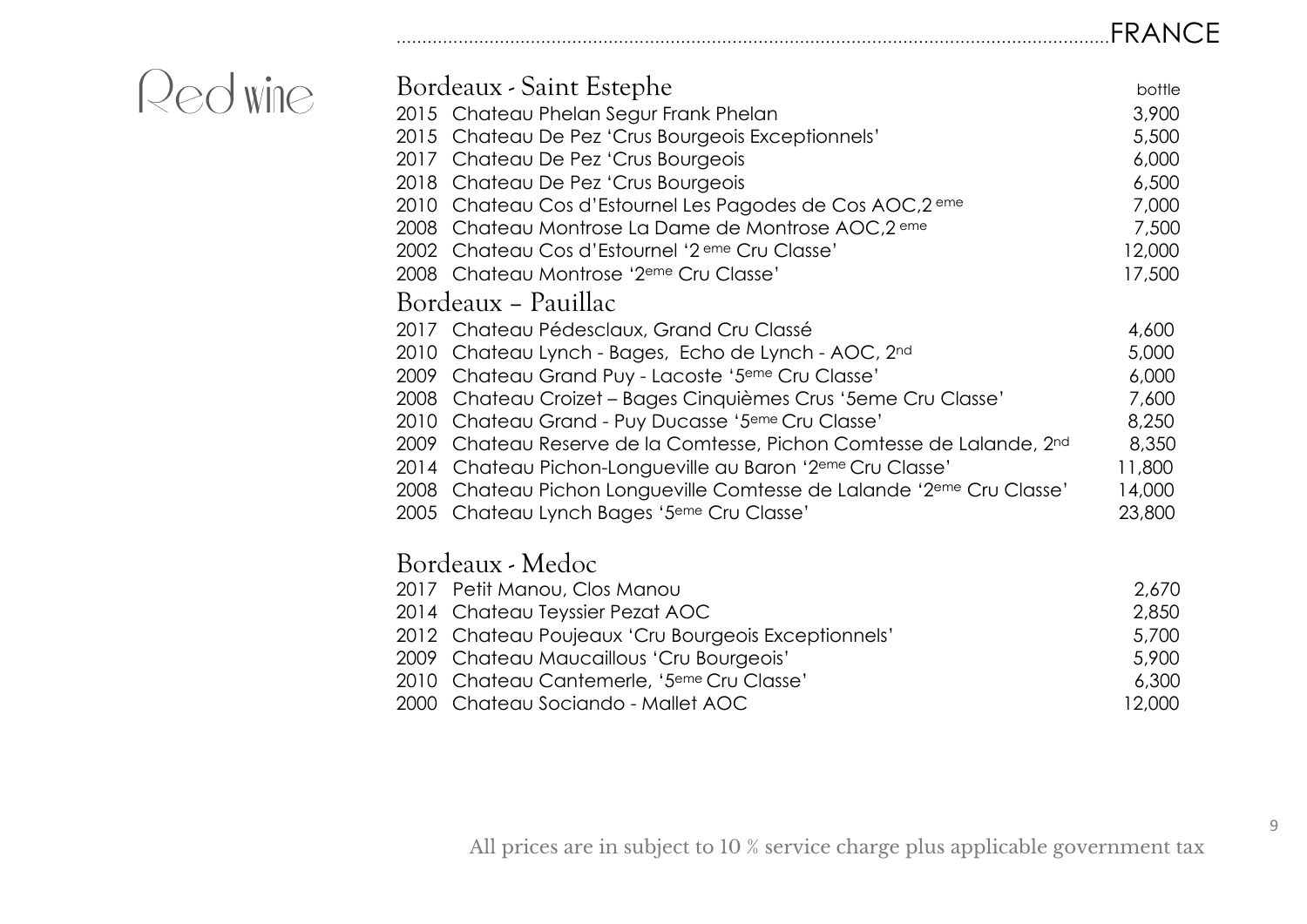## ……………………………………………………………………………………………………………………..FRANCE

| Bordeaux - Margaux<br>2009 Chateau Giscours '3 <sup>eme</sup> Cru Classe'<br>2016<br>Chavalier De Lascombes, Chateau Lascombes 2 <sup>nd</sup> Cru Classe<br>2010 Chateau Du Tertre '5 <sup>eme</sup> Cru Classe'<br>2013 Chateau Kirwan '3 <sup>eme</sup> Cru Classe'<br>2012 Chateau Kirwan '3 <sup>eme</sup> Cru Classe'<br>Chateau Lascombes '2 <sup>eme</sup> Cru Classe'<br>2005 | bottle<br>6,000<br>6,120<br>8,450<br>9,000<br>9,450<br>11,900             |
|----------------------------------------------------------------------------------------------------------------------------------------------------------------------------------------------------------------------------------------------------------------------------------------------------------------------------------------------------------------------------------------|---------------------------------------------------------------------------|
| 2015 Chateau Palmer '3 <sup>eme</sup> Cru Classe'<br>2008 Chateau Palmer '3 <sup>eme</sup> Cru Classe'                                                                                                                                                                                                                                                                                 | 19,500<br>27,500                                                          |
|                                                                                                                                                                                                                                                                                                                                                                                        |                                                                           |
| Bordeaux - Pomerol<br>2012 Chateau Lafleur du Roy AOC<br>2015<br>Chateau Clinet AOC<br>2006 Chateau Certain AOC<br>2012 Chateau Gazin AOC<br>2011 Chateau Gazin AOC<br>2010 Chateau Rouget AOC<br>Chateau Clinet AOC<br>2011<br>2011 Chateau Trotanoy AOC                                                                                                                              | 5,200<br>8,500<br>9,800<br>10,450<br>10,450<br>11,500<br>13,500<br>17,450 |
| Bordeaux - Saint Emillion                                                                                                                                                                                                                                                                                                                                                              |                                                                           |
| Lady Laroze, Saint-Emiloon Grand Cru<br>2013<br>2004<br>Chateau Beau Sejour Becot Premier Grand Cru                                                                                                                                                                                                                                                                                    | 4,500<br>5,000                                                            |
| 2003<br>Chateau Pavie 'Grand Cru Class'                                                                                                                                                                                                                                                                                                                                                | 6,000                                                                     |
| 2008 Chateau L'ArRosee 'Grand Cru Classe'                                                                                                                                                                                                                                                                                                                                              | 6,600                                                                     |
| Chateau Faugere 'Grand Cru Classe'<br>2012                                                                                                                                                                                                                                                                                                                                             | 6,850                                                                     |
| 2010<br>Chateau Corbin 'Grand Cru Classe'                                                                                                                                                                                                                                                                                                                                              | 6,900                                                                     |
| Chateau Canon - La - Gaffeliere 'Premier Grand Cru Classe B'<br>2008                                                                                                                                                                                                                                                                                                                   | 8,000                                                                     |
| 2009 Aromes de Pavie AOC, 2nd label of Chateau Pavie                                                                                                                                                                                                                                                                                                                                   | 8,200                                                                     |

All prices are in subject to 10 % service charge plus applicable government tax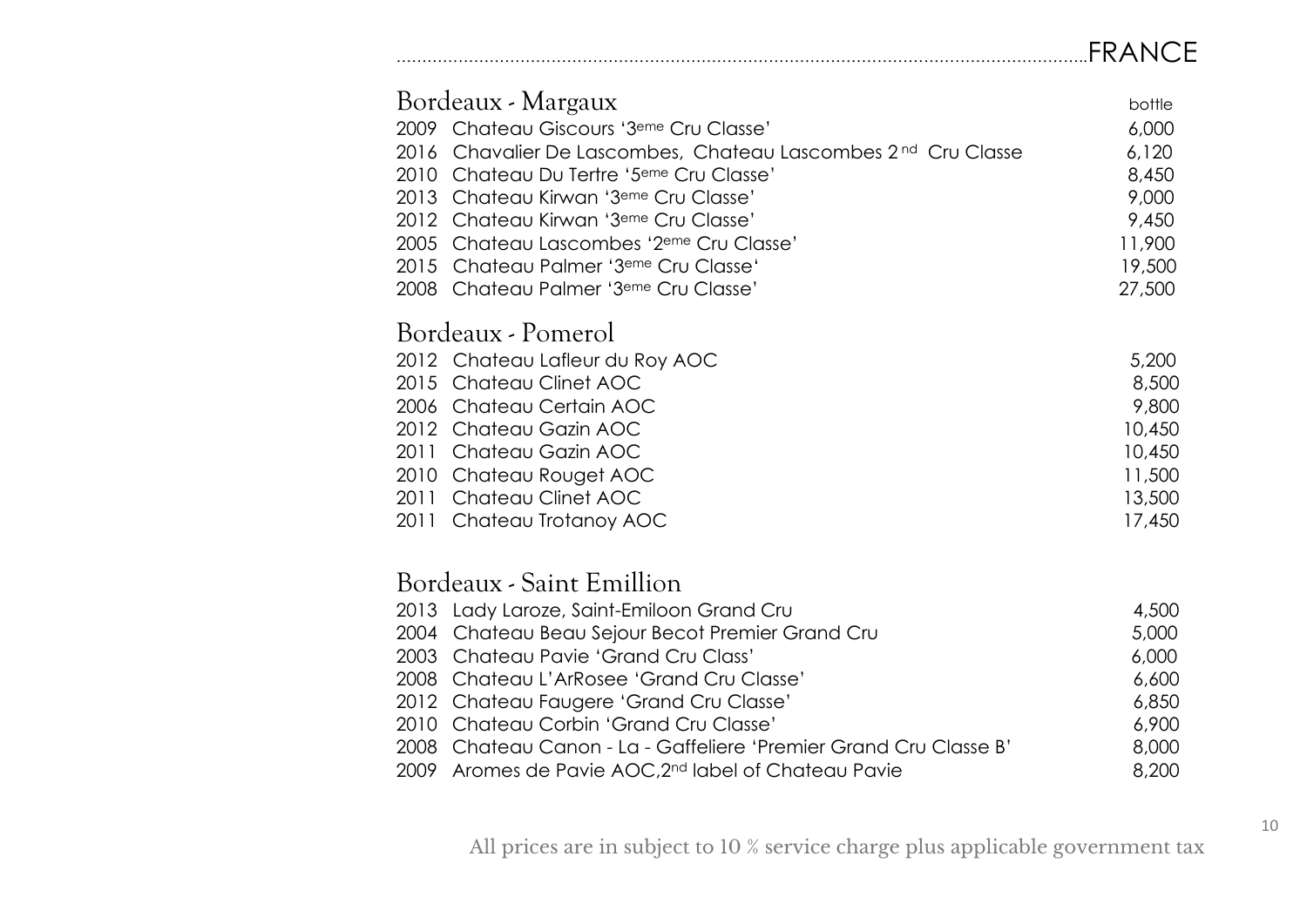|                                                                        | FRANCE |
|------------------------------------------------------------------------|--------|
| <b>Bordeaux - Saint Emillion</b><br>bottle                             |        |
| Chateau Canon 'Premier Grand Cru Classe B'<br>2012                     | 8,950  |
| Chateau Magdelaine 'Grand Cru Classe'<br>2004                          | 9,000  |
| Chateau Magdelaine 'Grand Cru Classe'<br>2011                          | 9,000  |
| Chateau Pavie Macquin Premier Grand Cru Class B'<br>2007               | 8,000  |
| Clos Fourtet 'Premier Grand Cru Classe B'<br>2000                      | 9,500  |
| Clos Fourtet 'Premier Grand Cru Class B'<br>2008                       | 12,000 |
| Chateau Troplong Mondot 'Premier Grand Cru Classe B'<br>2006           | 13,500 |
| Chateau Troplong Mondot 'Premier Grand Cru Classe B'<br>2008           | 13,500 |
| Chateau Figeac 'Premier Grand Cru Classe B'<br>2011                    | 14,500 |
| Bordeaux - Saint Julien                                                |        |
| 2010 Chateau Gloria AOC                                                | 7,400  |
| Chateau Gloria AOC<br>2009                                             | 9,250  |
| 2008 Chateau Branaire Ducru '4 <sup>eme</sup> Cru Classe'              | 9,450  |
| 2010<br>Chateau Lagrange, Troisièmes Crus. '3eme Cru Classe'           | 10,600 |
| 2002 Chateau Leoville Barton '2 <sup>eme</sup> Cru Classe'             | 12,200 |
| Chateau Leoville Barton '2 <sup>eme</sup> Cru Classe'<br>2006          | 16,000 |
| 2008 Chateau Leoville Las Cases 'Grand Cru 2 <sup>eme</sup> Cru Classe | 18,900 |
| Bordeaux - Graves / Pessac – Leognan                                   |        |
| Chateau De Fieuzal 'Grand Cru Classe de Graves'<br>2010                | 7,300  |
| Chateau Carbonnieux 'Grand Cru Classe de Graves'<br>2009               | 7,300  |
| Chateau Malartic Lagraviere 'Grand Cru Classe de Graves'<br>2009       | 7,800  |
| Chateau Smith Havt Lafitte 'Grand Cru Classe de Graves'<br>2006        | 14,000 |
| Chateau La Mission Haut - Brion, La Chapelle, AOC, 2nd<br>2007         | 14,500 |
| 2002 Chateau La Mission Haut - Brion 'Grand Cru Classe de Graves'      | 22,000 |
|                                                                        |        |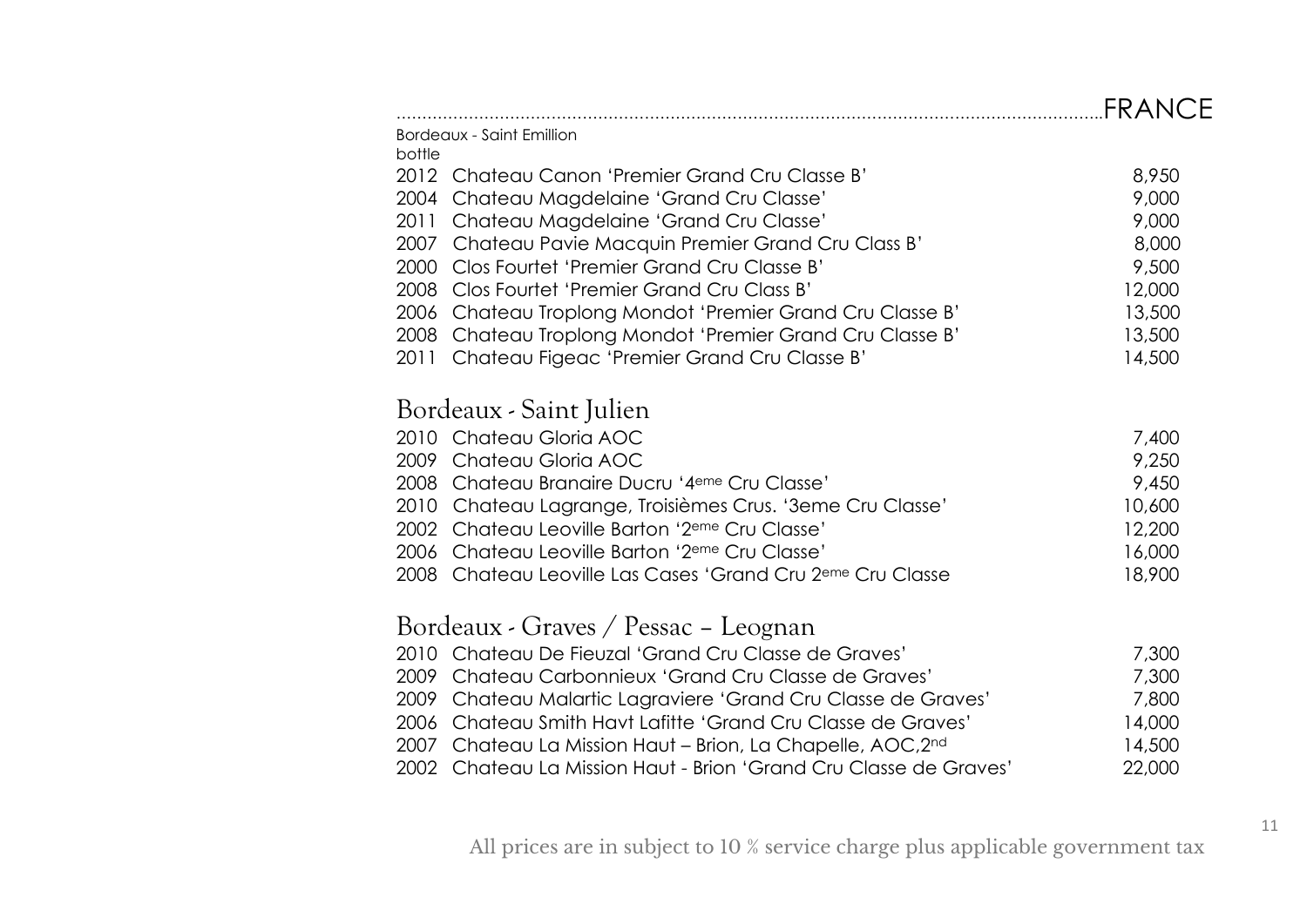## …………………………………………………….……..…………………………………………………………….FRANCE

| Beaujolais - Côtes de Brouilly |                                                                       | <b>Bottle</b> |
|--------------------------------|-----------------------------------------------------------------------|---------------|
|                                | 2015 Gamay, Alchimie, Domaine Pierre Andre Dumas                      | 3,600         |
|                                |                                                                       |               |
|                                | Burgundy - Cotes de Beaune                                            |               |
|                                | 2014 Monthelie 'Premier Cru - Le Clos des Chenes' AOC, Leonce Bouquet | 4,900         |
|                                | 2015 Auxey - Duresses 'Premier Cru - Les Grands' AOC', Leonce Bouquet | 4,900         |
|                                | 2017 Pommard 1er Cru 'Les Epenots' Francois Gaunoux                   | 5,700         |
| 2009                           | Corton - Le Rognet 'Grand Cru', Domaine Michel Mallard                | 13,950        |
|                                | 2010 Conton - Bressandes 'Grand Cru', Domaine Jacque Prieur           | 16,500        |
|                                |                                                                       |               |
|                                | Burgundy - Cotes Chalonnaise                                          |               |
|                                | 2015 Mercurey 'Premier Cru - Clos L'Eveque' AOC, Leonce Bouquet       | 4,900         |
|                                |                                                                       |               |
|                                | Burgundy - Cotes de Nuits                                             |               |
|                                | 2017 Bourgogne Pressonniers, Domaine Joseph Roty                      | 3,600         |
|                                | 2015 Marsannay Les Favieres 'Premier Cru' AOC, Leonce Bouquet         | 4,900         |
| 2010                           | Gevrey - Chambertin AOC, Louis Max 'Les Azerottes'                    | 7,000         |
| 2006                           | Latricieres Chambertin Grand Cru                                      | 7,000         |
| 2017                           | Gevray - Chambertin, Domaine Joseph Roty                              | 7,500         |
| 2017                           | Vosne Romanee 'Premier Cru', Marchand Tawse "les Combe Brulee"        | 12,000        |
| 2000                           | Clos Vougeot 'Grand Cru', Domaine Jean Jacques Confuron               | 12,500        |
| 2005                           | Domaine Ghislaine Barthod Les Cras, Chambolle-Musigny Premier Cru     | 16,500        |
| 2013                           | Gevrey Chambertin 'Premier cru'Fontenys Domaine Joseph Roty           | 13,000        |
| 2014                           | Nuits - Saint - Georges 'Premier Cru', Domaine Henri Gouges           | 13,850        |
| 2004                           | Chambertin 'Grand Cru', Domaine Pierre Damoy                          | 15,000        |
|                                | 2012 Chamballe - Musigny AOC, Domaine Comte Georges de Vogue          | 21,000        |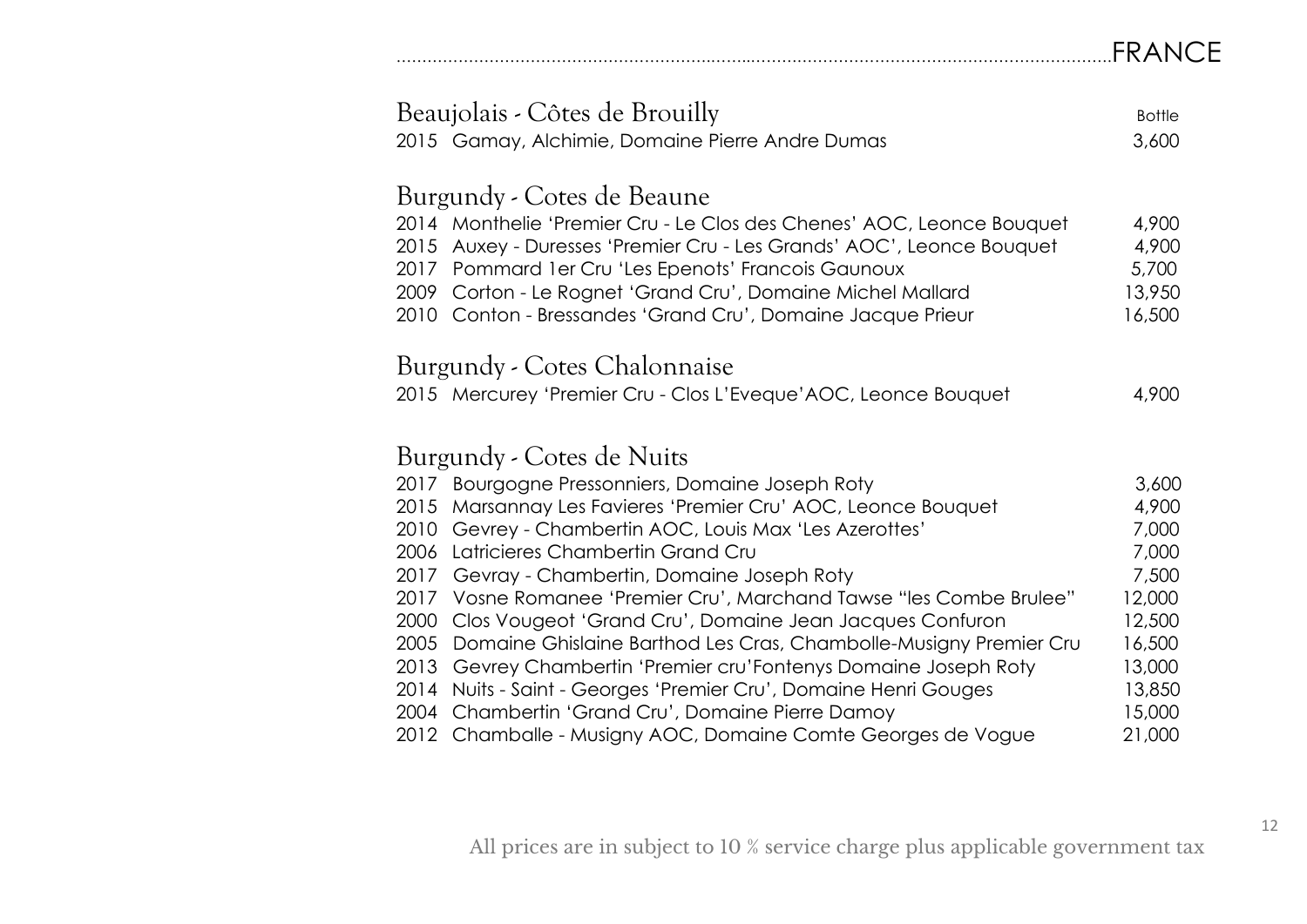|                                                                          | FRANCE        |
|--------------------------------------------------------------------------|---------------|
| Burgundy - Cotes de Nuits                                                | <b>Bottle</b> |
| 2012 Chambolle - Musigny 'Premier Cru', Comte Georges de Vogue           | 24,000        |
| 2013 Echezeaux Grand Cru, Domaine Michel Guyon                           | 24,000        |
| 2006 Clos de La Roche 'Grand Cru', David Duband                          | 25,000        |
| Clos de Tart 'Grand Cru', Monopole - Clos de Tart<br>2010                | 35,450        |
| Chambertin 'Grand Cru', Domaine Jacques Prieur<br>2011                   | 38,000        |
| 2010 Echezeaux 'Grand Cru', Domaine Jacques Prieur                       | 38,000        |
| Musigny'Grand Cru-Cuvee Vieilles Vignes', Comte Georges de Vogue<br>2013 | 49,500        |
| Cotes du Rhone                                                           |               |
| 2017 M. Chapoutier AOC, Belleruche                                       | 1,800         |
| 2016 E. Guigal, Côte-du-Rhône Rouge                                      | 2,200         |
| 2015 Gigondas AOC, Xavier Vignon                                         | 3,300         |
| 2017 Crozes - Hermitage AOC, Domaine des Remizieres                      | 4,500         |
| 2015 Chateauneuf du Pape AOP 'Cuvee Anonyme', Xavier Vignon              | 4,900         |
| 2015 Crozes - Hermitage AOC, Domaine des Remizieres                      | 4,950         |
| Chateauneuf du Pape AOC, Doamaine de La Janasse<br>2011                  | 6,900         |
| 2002 Cote Rotie AOC - Chateau d'Ampuis, E.Guigal                         | 9,000         |
| 2016 Hermitage AOC, Domaine Marc Sorrel                                  | 9,800         |
| 2014 Hermitage AOC, Marc Sorel                                           | 14,500        |
| 2011 Cote Rotie AOC - Chateau d'Ampuis, E.Guigal                         | 17,000        |
| Alsace                                                                   |               |
| 2017 Pinot Noir, Strangenberg, Agathe Bursin                             | 5,200         |
| Fronsac                                                                  |               |
| 2019 Chateau Beausejour, Grand vin de Bordeaux, Fronsac                  | 2,750         |
| Provence                                                                 |               |
| 2010 Bandol AOC, Chateau de Pibarnon                                     | 6,000         |
|                                                                          |               |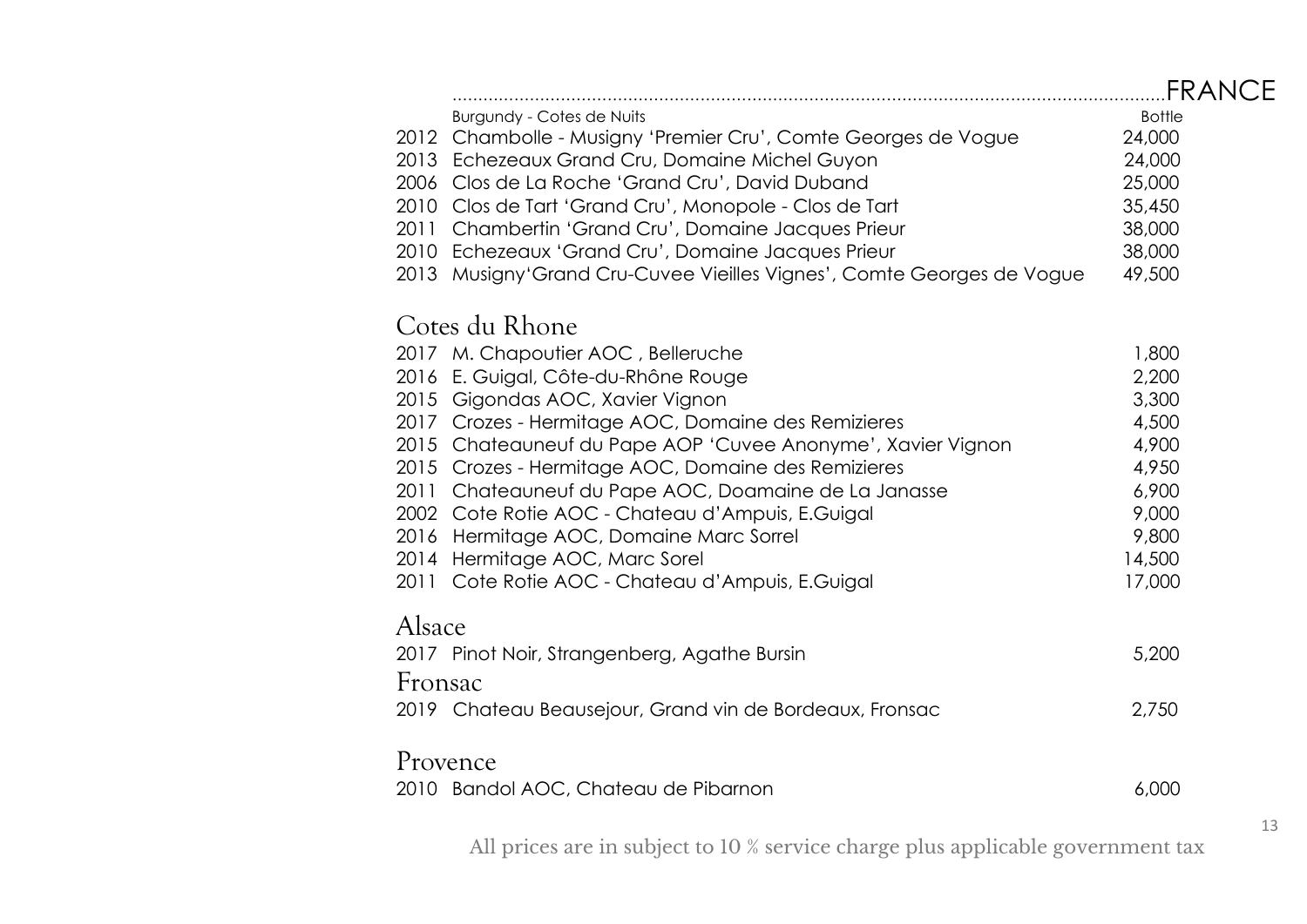|                                                                                                 | FRANCE         |
|-------------------------------------------------------------------------------------------------|----------------|
| Languedoc – Roussillon                                                                          | bottle         |
| 2017 Syrah Cote del Pila, Domaine Boudau                                                        | 1,800          |
| 2017 Gerard Bertrand Prima Nature, Cabernet Sauvignon                                           | 2,200          |
| 2017 Gerard Bertrand Corbieres, GSM An 809,                                                     | 2,300          |
| Syrah, Chateau Le Chapelle<br>2017                                                              | 2,370          |
| 2018 Pinot Noir, Chateau Le Chapelle                                                            | 2,370          |
| 2017 Cabernet Sauvignon, Chateau Le Chapelle                                                    | 2,370          |
| 2012 Syrah IGP, Domaine Gayda                                                                   |                |
| 2,550                                                                                           |                |
| 2015 Syrah Minervois Cuvée Caroline, Château de Bagnoles<br>2016 Pinot Noir IGP, Domaine de Mus | 2,900<br>3,450 |
| 2016 Syrah IGP, Domaine La Croix Belle                                                          | 3,600          |
| Mas De Daumas Gassac, Saint-Guilhem-le-Desert<br>2019                                           | 4,400          |
|                                                                                                 |                |
|                                                                                                 | <b>ITALY</b>   |
| Piedmont                                                                                        |                |
| 2016 Barbera d'Asti DOCG, Ricossa                                                               | 2,200          |
| Barbera d'Asti DOCG, Bersano<br>2011                                                            | 4,500          |
| 2017 Pio Cessare, Barolo DOCG                                                                   | 9,750          |
| 1999 Gaja 'Sperss' DOC, Langhe                                                                  | 27,000         |
| Tuscany                                                                                         |                |
| 2019 Le Volte, dell'Ornellaia IGT                                                               | 3,100          |
| 2018 Ornellaia DOC, Bolgheri (Super Tuscan)                                                     | 14,800         |
| Tignanello IGT, Marchesi Antinori (Super Tuscan)<br>2013                                        | 11,500         |
|                                                                                                 |                |
| Veneto                                                                                          |                |
| 2017 Farina, Amarone della Valpolicella DOCG                                                    | 2,700          |
| Massimago, Amarone Della Valpolicella DOCG<br>2012                                              | 4,560          |
| 2013 Roccolo Grassi, Amarone della Valpolicella DOCG                                            | 6,600          |
|                                                                                                 |                |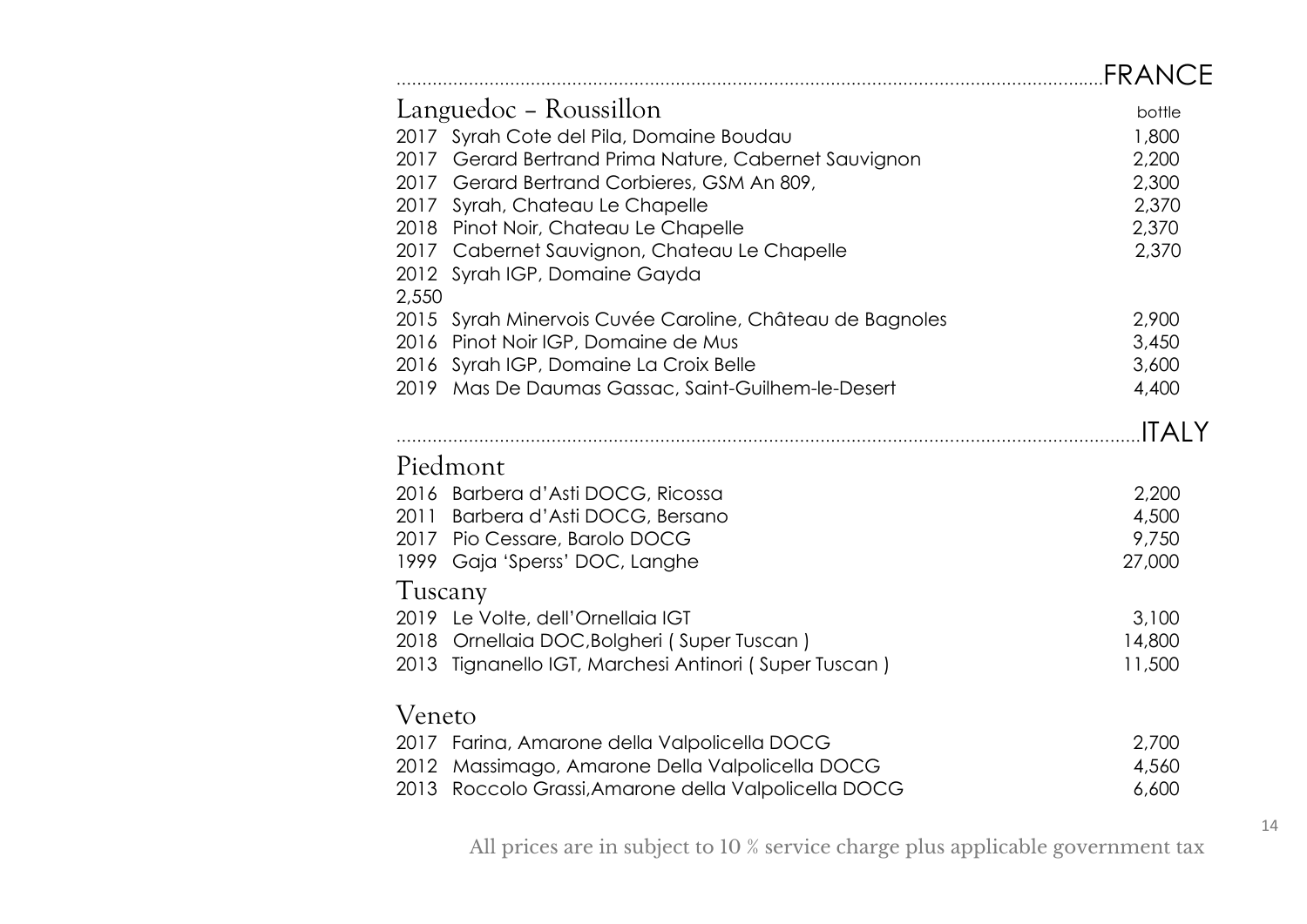|                                                                           | ITAI Y                 |
|---------------------------------------------------------------------------|------------------------|
| Veneto<br>2012 Stropa, Amarone della Valpolicella DOCG                    | <b>Bottle</b><br>9,160 |
| Corvina Veronese IGT - La Poja, Allegrini<br>2010                         | 11,500                 |
| Dal Forno Romano, Amarone della Valpolicella Monte Lodoletta<br>2011      | 17,000                 |
| Alto Adige                                                                |                        |
| 2012 Pinot Nero - Sudtiroler Blauburgunder 'Reserva' DOC, Weingut         | bottle<br>5,900        |
|                                                                           |                        |
| Sicilia                                                                   |                        |
| 2015 Nero d'Avola DOC, Tasca Conti D'Almerita 'Regaleali'                 | 2,300                  |
| Marche                                                                    |                        |
| 2011 Ludi - Velenosi DOCG                                                 | 6,300                  |
|                                                                           |                        |
|                                                                           | SPAIN                  |
| Rioja                                                                     |                        |
| 2016 Tempranillo - Marques de Murrieta Reserva                            | 3,200                  |
| Tempranillo - El Puntido, Vinedos de Paganos<br>2013                      | 5,700                  |
| Ribera del Duero                                                          |                        |
|                                                                           |                        |
| 2015<br>Tempranillo – Bodegas Nabal Crianza<br>Tempranillo, AALTO<br>2016 | 4,000<br>4,900         |
| Tempranillo – Corimbo, Bodegas La Horra<br>2010                           | 5,800                  |
|                                                                           | 16,000                 |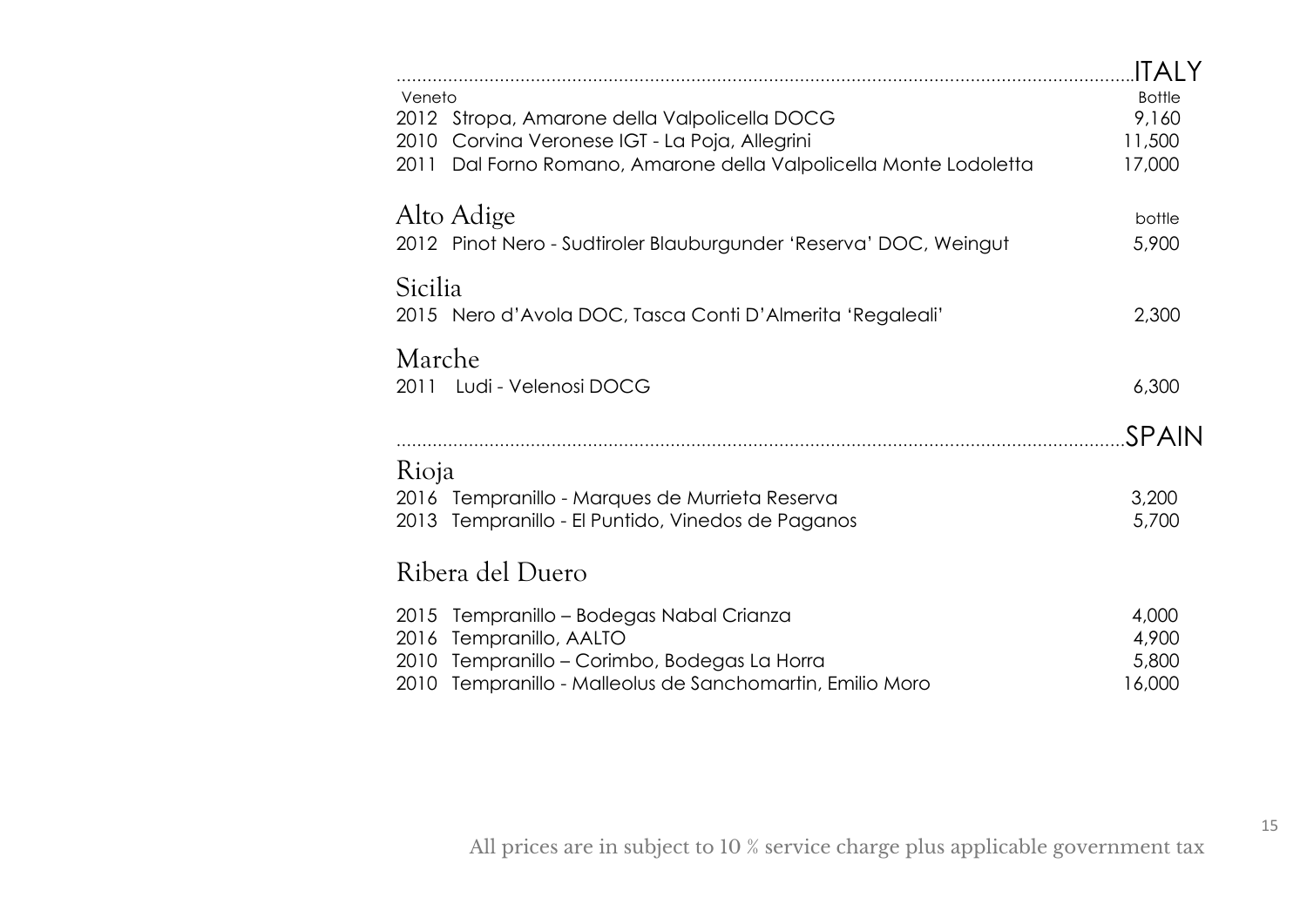|                                                                                                 | GERMANY          |
|-------------------------------------------------------------------------------------------------|------------------|
| Ahr<br>2015 Spatburgunder, Meyer - Nakel<br>Pfalz                                               | bottle<br>3,650  |
| 2018 Cabernet / Merlot, Markus Schneider 'Unsprung'<br>2012 Spatburgunder, Markus Schneider 'M' | 3,450<br>3,500   |
| Rheinhessen<br>2017 Spätburgunder Rotwein, Wittmann                                             | 3,750            |
|                                                                                                 | NEW ZEALAND.     |
| Central Otago<br>2016 Pinot Noir, Lost Turtle                                                   | 2,300            |
| Auckland<br>2019 Stonyridge, Faithful-Waiheke Island                                            | 4,500            |
| Marlborough<br>2017 Pinot Noir, Tohu Rore Reserve<br>2017 Greg Pinot Noir, Whitehaven           | 2,900<br>3,200   |
|                                                                                                 | <b>ARGENTINA</b> |
| Mendoza<br>2017 Catena Cabernet Sauvignon<br>2016 Malbec, Catena Alta                           | 2,050<br>5,900   |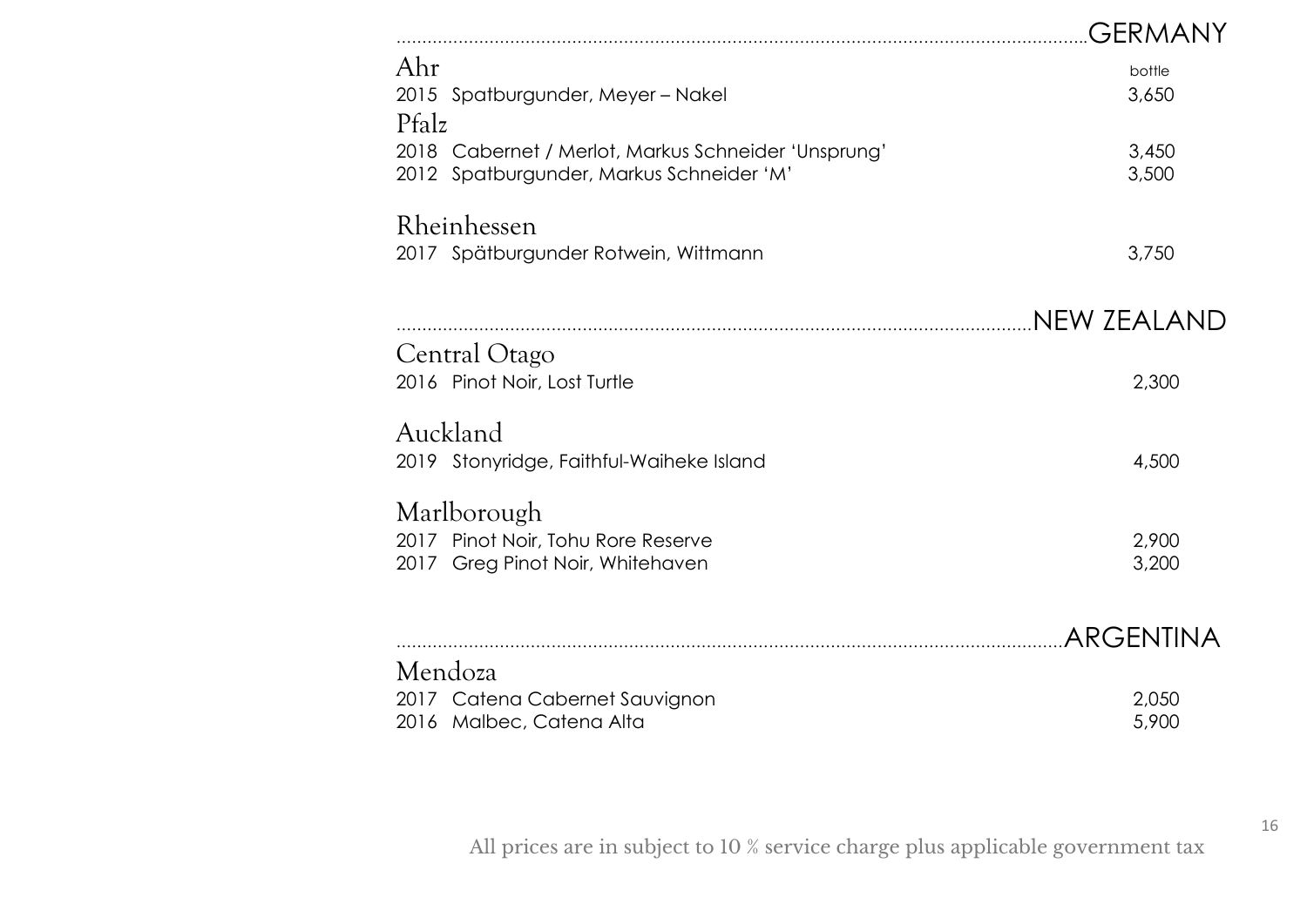|                                                                   | CHILE         |
|-------------------------------------------------------------------|---------------|
| Maipo Valley                                                      | bottle        |
| 2018 Syrah 'Gran Reserva', Echeverria                             | 2,200         |
| 2015 Cabernet Sauvignon Santa Carolina Reserva de familia         | 2,700         |
| 2013 Cabernet Sauvignon - Founder's Selection, Echeverria         | 3,300         |
| Colchagua Valley                                                  |               |
| 2016 Carmenere 'Reserva' - MG, MontGrass                          | 1,900         |
| 2012 Carmenere/Syrah/Cabernet - 'Ge', Emiliana Organic Vinyard    | 7,500         |
| Casablanca Valley                                                 |               |
| 2017 Pinot Noir, 20 Barrels-Limited Edition Cono Sur, Matias Rios | 3,200         |
|                                                                   | UNITED STATES |
|                                                                   |               |
| California                                                        |               |
| 2016 Pinot Noir - Gravelly Ford, Monterey Regions                 | 1,800         |
| 2017 Cabernet Sauvignoun - Gravelly Ford, Monterey Regions        | 1,800         |
| 2017<br>Pinot Noir, Two mey, Russian River                        | 3,000         |
| 2018 Cabernet Sauvignon, Alexander Valley Vineyards, Sonoma       | 3,200         |
| 2013<br>Merlot, Twomey, Napa Valley                               | 3,800         |
| 2015<br>Pinot Noir – Twomey, Silver Oak, Russian River            | 3,900         |
| 2017<br>Cabernet Sauvignon, Chateau Montelena, Napa Valley        | 5,000         |
| Peter Michael L'Esprit des Pavots, Sonoma<br>2016                 | 5,800         |
| Napanook, Domaine Estate Christian Moueix, Napa Valley<br>2016    | 6,000         |
| Cabernet Sauvignon, Caymus Vineyard, Napa Valley<br>2019          | 6,600         |
| 2017<br>Merlot, Duckhorn, Napa Valley                             | 6,800         |
| 2016<br>Cabernet Sauvignon, Philip Togni, Napa Valley             | 7,200         |
| 2016<br>Cabernet Sauvignon, Shafer One Point Five, Napa Valley    | 7,600         |
| 2011<br>Cabernet Sauvignon, Silver Oak, Russian River             | 8,900         |
| 2010<br>Cabernet Sauvignon, Philip Togni, Napa Valley             | 11,200        |
| 2018<br>Cabernet Sauvignon, Far Niente, Napa Valley               | 12,000        |
| Quintessa Rutherford, Napa Valley<br>2016                         | 12,600        |
| 2001<br>Dominus Estate, Christian Moueix, Napa Valley             | 41,000        |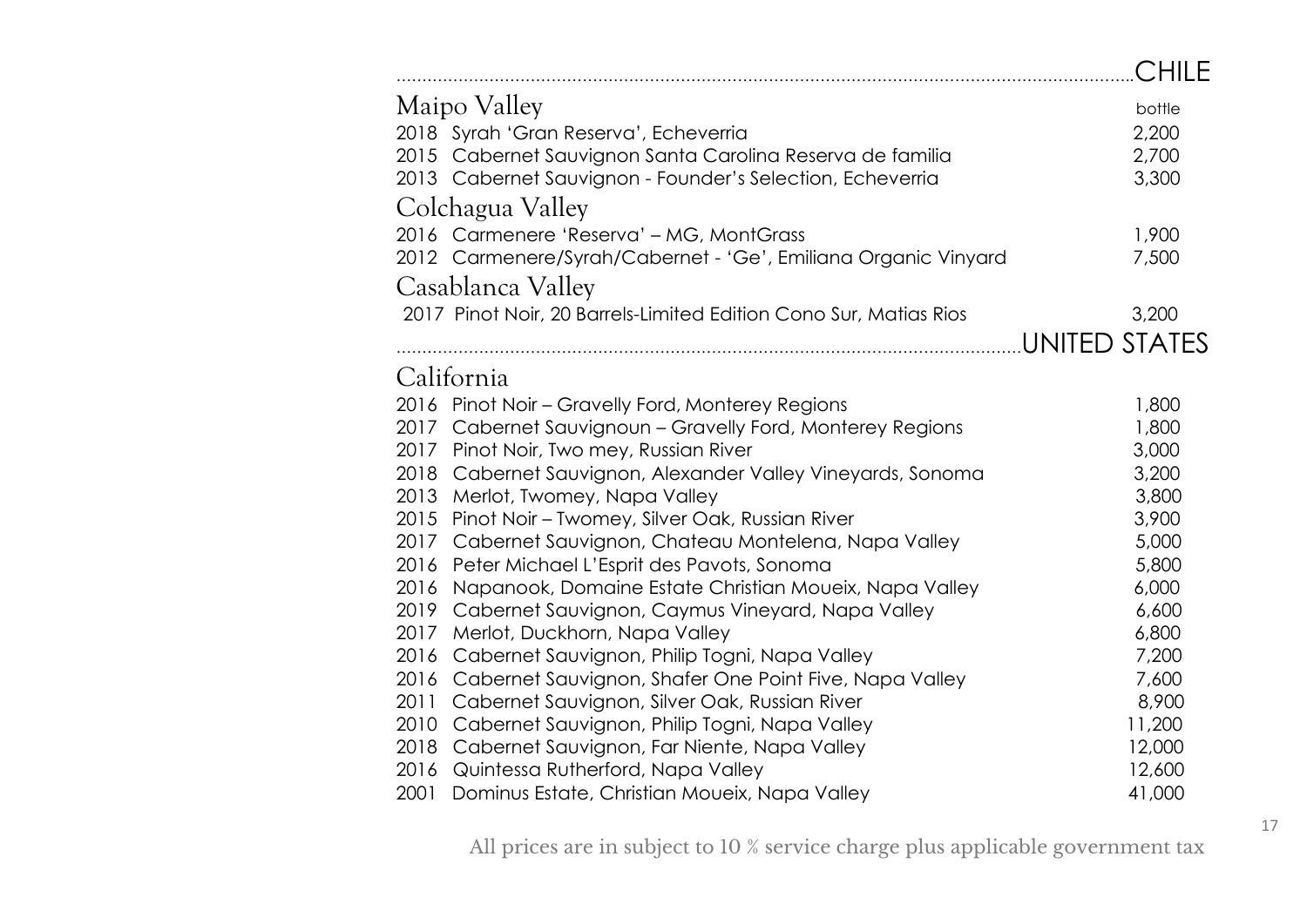|                                                         | <b>AUSTRAILA</b> |
|---------------------------------------------------------|------------------|
| Clare Valley                                            | <b>Bottle</b>    |
| 2018 Cabernet Sauvignon, Jim Barry                      | 2,700            |
| 2016 Lodge Hill Shiraz, Jim Barry                       | 3,000            |
| South Australia                                         |                  |
| 2016 Shiraz, Concerto Barossa Margaret River            | 3,200            |
| Cabernet Sauvignon, Concerto Margaret River<br>2010     | 3,200            |
| Pinot Noir, Dalrymple Pipers River Family<br>2017       | 4,100            |
| 2014 Henschke, Keyneton Euphonium, Eden Valley, Barossa | 6,000            |
| 2009 Shiraz, John Duval 'Eligo', Barossa Valley         | 11,500           |
|                                                         | THAILAND         |
| Khao Yai                                                |                  |
| 2019 Syrah, 'The Heritage' GranMonte Valley             | 1,500            |
| Durif, GranMonte 'Asoke'<br>2019                        | 1,700            |
| Cabernet / Syrah, GranMonte 'Spring'<br>2017            | 1,800            |
| 2017 Syrah, 'The Orient' GranMonte Valley               | 2,500            |
| 2009 Cabernet / Syrah, GranMonte 'Asoke'                | 3,950            |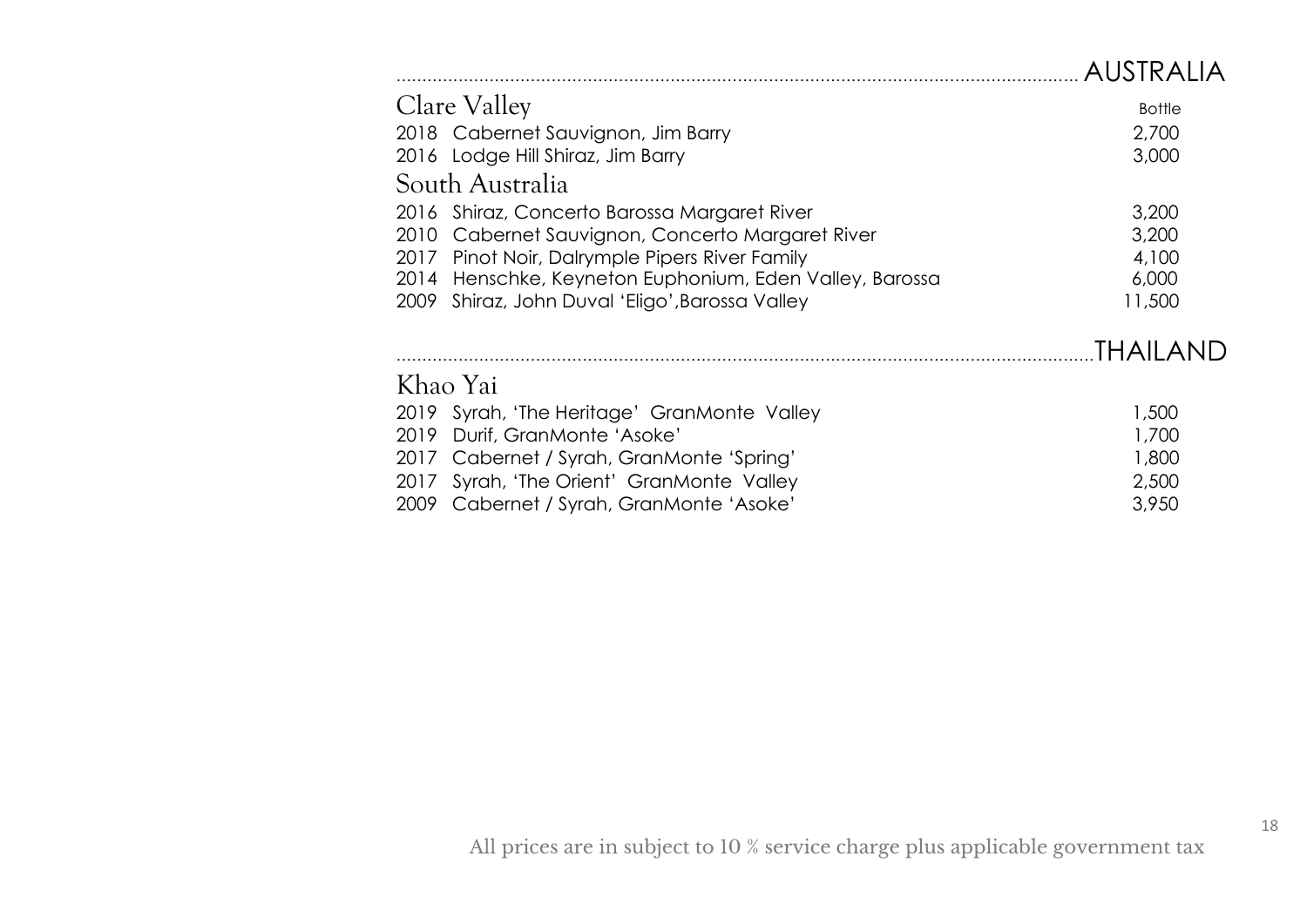|                                                            | FRANCE |
|------------------------------------------------------------|--------|
| Provence                                                   |        |
| 2018 Romance Mediterrannee, Berne                          | 1,950  |
| Inspiration Cotes de Provence, Berne<br>2018               | 2,250  |
| 2019 Clos Mireille Rosé Cotes de Provence, Domaines Ott    | 2,900  |
| Whispering Angel, Caves D'ESCLANS,<br>2020                 | 3,000  |
| 2018 Chateau de Berne 'Estate' Cotes de Provence           | 3,000  |
| 2018 Rock Angel, Caves D'ESCLANS                           | 4,500  |
| Languedoc                                                  |        |
| 2016 Alain Chabanon Rose Tremier, Coteaux-du-Languedoc     | 2,750  |
| Spain                                                      |        |
|                                                            |        |
| 2016 Ibizkus Rosado, Islas Baleares, Ibiza Region (Magnum) | 3,400  |
|                                                            |        |

|                                                                   | <b>FRANCF</b> |
|-------------------------------------------------------------------|---------------|
| Sauternes                                                         | bottle        |
| 2015 Carmes de Rieussec (375 ml)                                  | 1,900         |
| 2017 Muscat Beaumes de Venise, Bernadins, Rhone,                  | 3,400         |
| 2012 Caprice de Bastor Lamontagne ((750cl)                        | 4,500         |
| 2010 Chateau Suduiraut '1st Growth - Premier Cru Classes' (375cl) | 8,200         |
| 1988 Chateau Gilette AOC (375cl)                                  | 9,500         |
| 2010 Chateau Rieusse '1st Growth - Premier Cru Classe' (750cl)    | 12,000        |
| 2002 Chateau d'Yquem '1st Growth - Premier Cru Classe' (375cl)    | 15,000        |
| 1996 Chateau d'Yquem '1st Growth - Premier Cru Classe' (375cl)    | 18,000        |
|                                                                   | <b>ITAIY</b>  |
| Moscato D'asti, Vietti, Muscat from Asti, Piedmont<br>2020        | 2,500         |
| 2017<br>Ornus dell'Ornellaia, Toscana IGT (375cl)                 | 6,200         |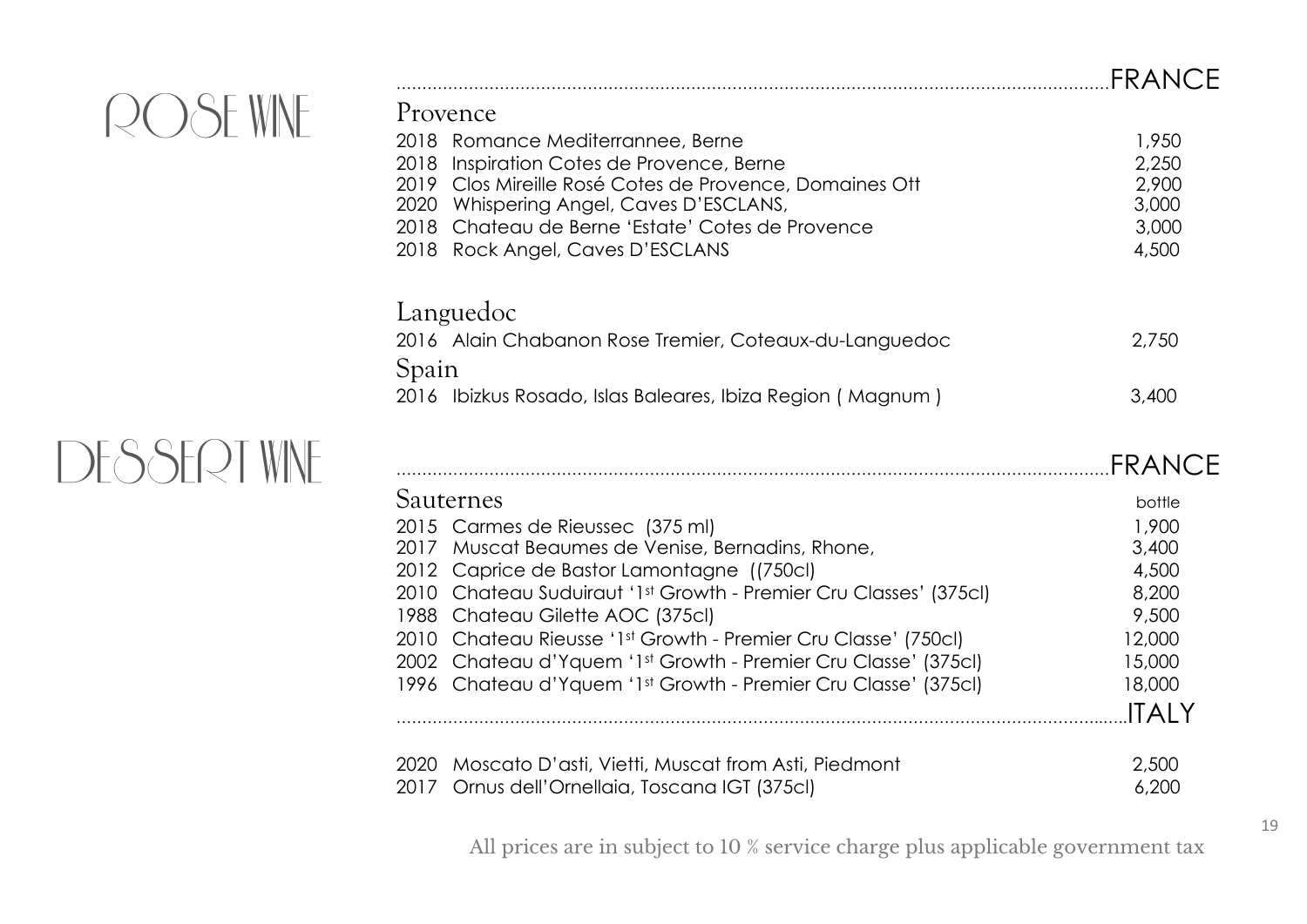| Burgenland<br>2011 Beerenauslese – Seewinkel, Velich Estate (375cl)                                                                                                                                                                                                                                          | 3.250                             |
|--------------------------------------------------------------------------------------------------------------------------------------------------------------------------------------------------------------------------------------------------------------------------------------------------------------|-----------------------------------|
| Fortified Wine<br>Sherry - Gonzalez Byass 'Amontillado' - Vina AB, Jerez - Spain (Dry)<br>Sherry - Gonzalez Byass 'Cream' - Solera 1847, Jerez - Spain (Sweet)<br>Port - Niepoort, Vila Nova de Gaia, Porto Fine Ruby - Portugal<br>Port – Taylor Fladgate Quinta de Vargellas Vintage 1991 bottling in 1993 | glass<br>650<br>650<br>450<br>700 |
|                                                                                                                                                                                                                                                                                                              |                                   |

| SHICHIKEN EURINBIZAN, JUNMAI 300 (Dry) | 75C |
|----------------------------------------|-----|
| SHICHIKEN, NAMA (Off dry)              | 750 |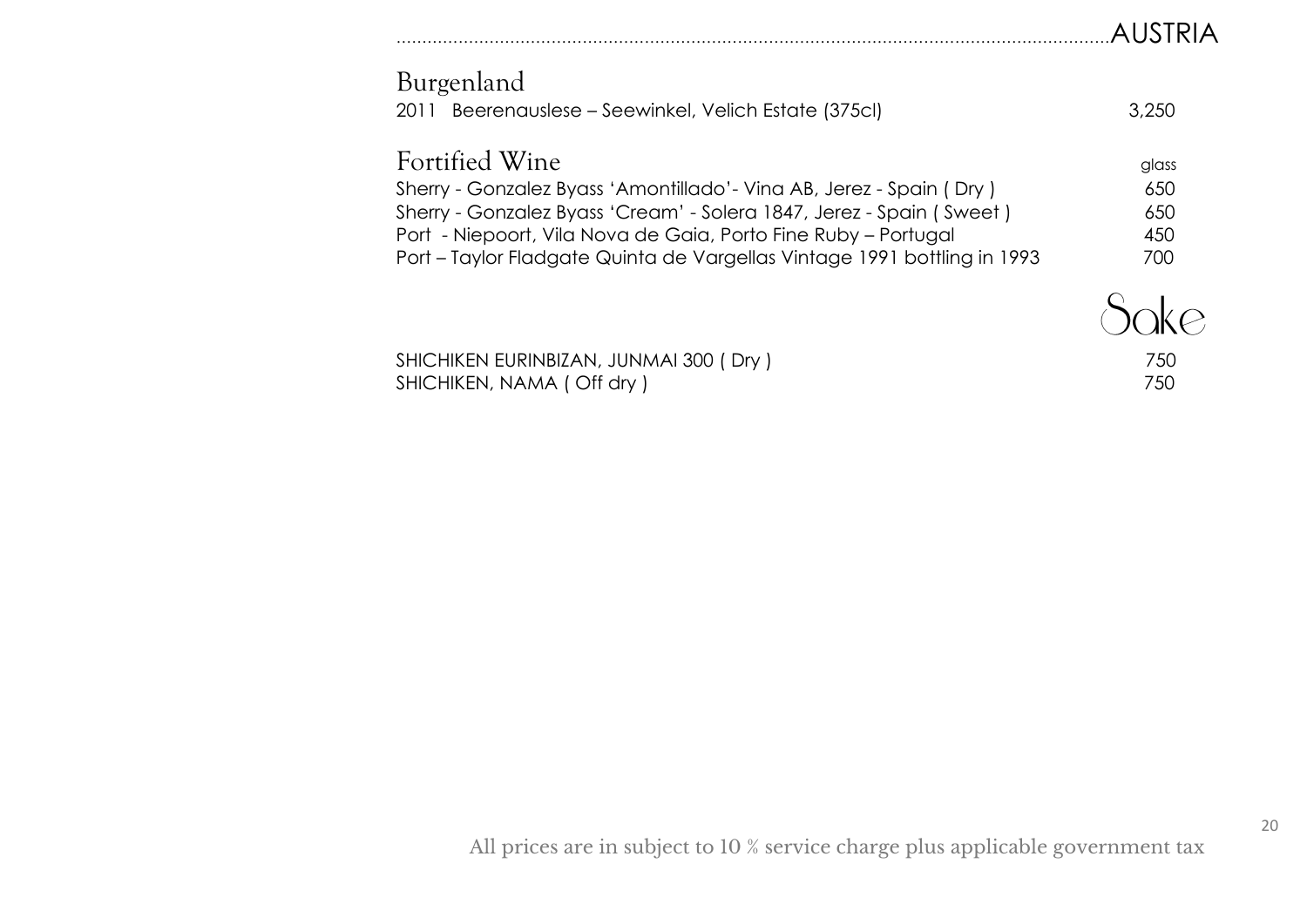

|                                           | Aperitif |
|-------------------------------------------|----------|
| <b>PERNOD</b>                             | 390      |
| <b>CAMPARI</b>                            | 390      |
| <b>MARTINI EXTRA DRY / BIANCO / ROSSO</b> | 390      |
|                                           | Gin      |
| <b>TANGUERAY</b>                          | 490      |
| <b>CAORUNN</b>                            | 550      |
| <b>HENDRICKS'S</b>                        | 550      |
| <b>BOMBAY SAPPHIRE</b>                    | 490      |
|                                           | Vodka    |
| <b>STOLOCHNAYA</b>                        | 290      |
| <b>KETEL ONE</b>                          | 390      |
| <b>GREY GOOSE</b>                         | 610      |
| <b>BELVEDERE</b>                          | 610      |
|                                           | Rum      |
| <b>CAPTAIN MORGAN DARK</b>                | 290      |
| <b>PAMPERO BLANCO</b>                     | 290      |
| <b>BACARDI CARTA BLANCA</b>               | 290      |
| <b>RON ZACAPA 23 years</b>                | 700      |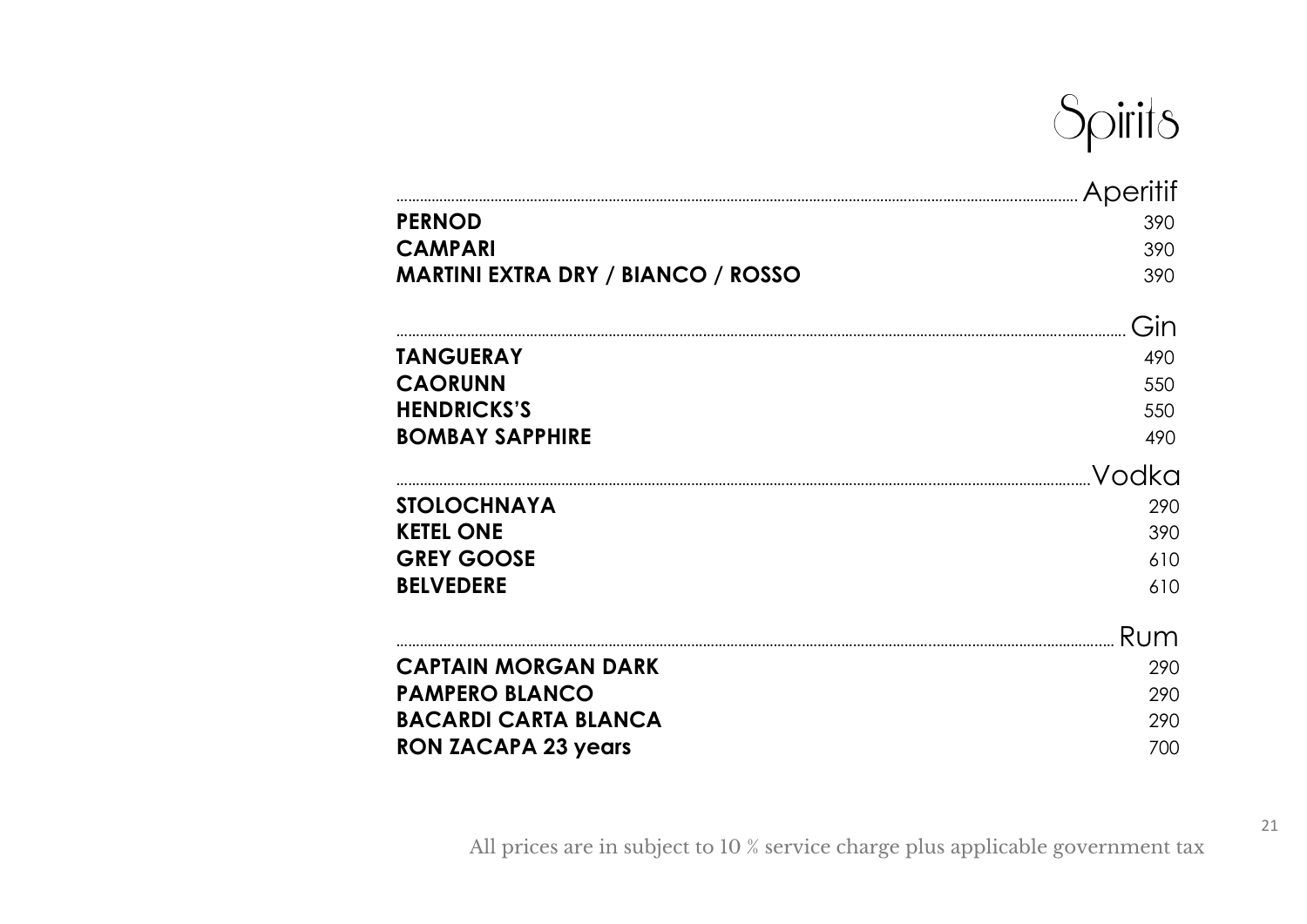| <b>DON JULIO BLANCO</b> | -550 |
|-------------------------|------|
| DON JULIO REPOSADO      | 700  |

Whisky

|                                         | Single Malt    |
|-----------------------------------------|----------------|
| <b>GLENMORANGIE 10 years</b>            | 610            |
| <b>TALISKER 10 years</b>                | 700            |
| <b>SINGLETON 12 years</b>               | 610            |
| <b>SINGLETON 18 years</b>               | 700            |
|                                         | <b>Blended</b> |
| <b>UMIKI</b>                            | 650            |
| <b>MONKEY SHOULDER</b>                  | 610            |
| <b>CHIVAS REGAL 12 years</b>            | 490            |
| <b>JOHNNIE WALKER BLACK Label</b>       | 550            |
| <b>GOLD Label</b>                       | 610            |
| <b>PLATINUM Label</b>                   | 850            |
| <b>BLUE Label</b>                       | 1,450          |
|                                         | Bourbon        |
| <b>CANADIAN CLUB</b>                    | 390            |
| <b>TENNESSEE</b>                        | 550            |
|                                         | Japanese       |
| <b>SUNTORY ROYAL</b>                    | 350            |
| <b>HIBIKI HARMONIOUS BLENDER CHOICE</b> | 850            |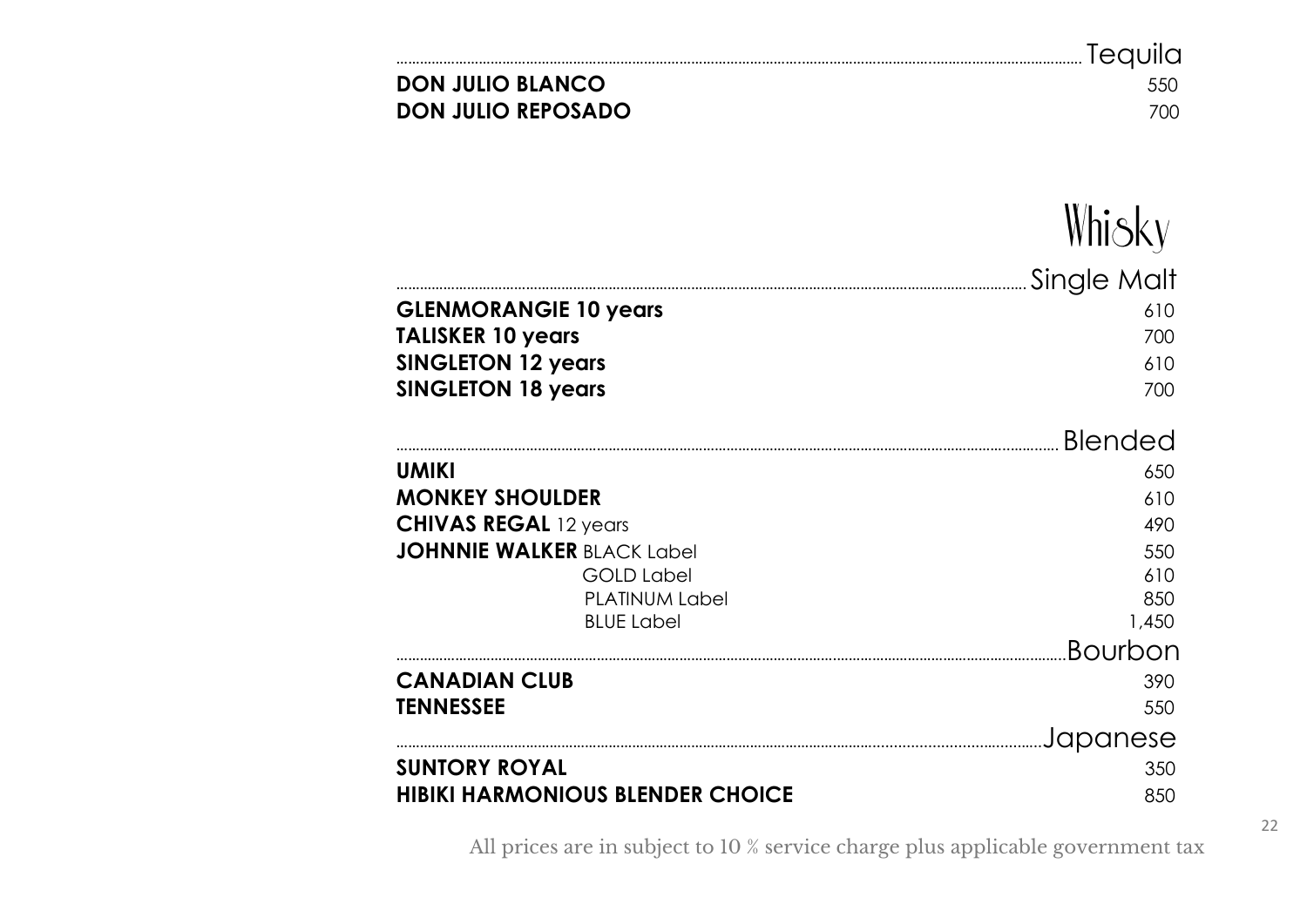

| <b>REMY MARTIN V.S.O.P.</b> | 950   |
|-----------------------------|-------|
| <b>HENNESSEY</b> X.O.       | 1,150 |
| <b>DARROZE</b>              |       |
| 2000                        | 660   |
| 1996                        | 690   |
| 1995                        | 690   |
| 1994                        | 750   |
| 1990                        | 750   |
| 1981                        | 990   |
| 1983                        | 990   |
| 1974                        | 1,260 |
| <b>CALVADOS LECOMPTE</b>    |       |
| 8 years                     | 750   |
| 12 years                    | 950   |
| 18 years                    | 1,800 |
| <b>EAU DE VIE MASSENEZ</b>  |       |
| Poire William               | 525   |

Mirabelle 525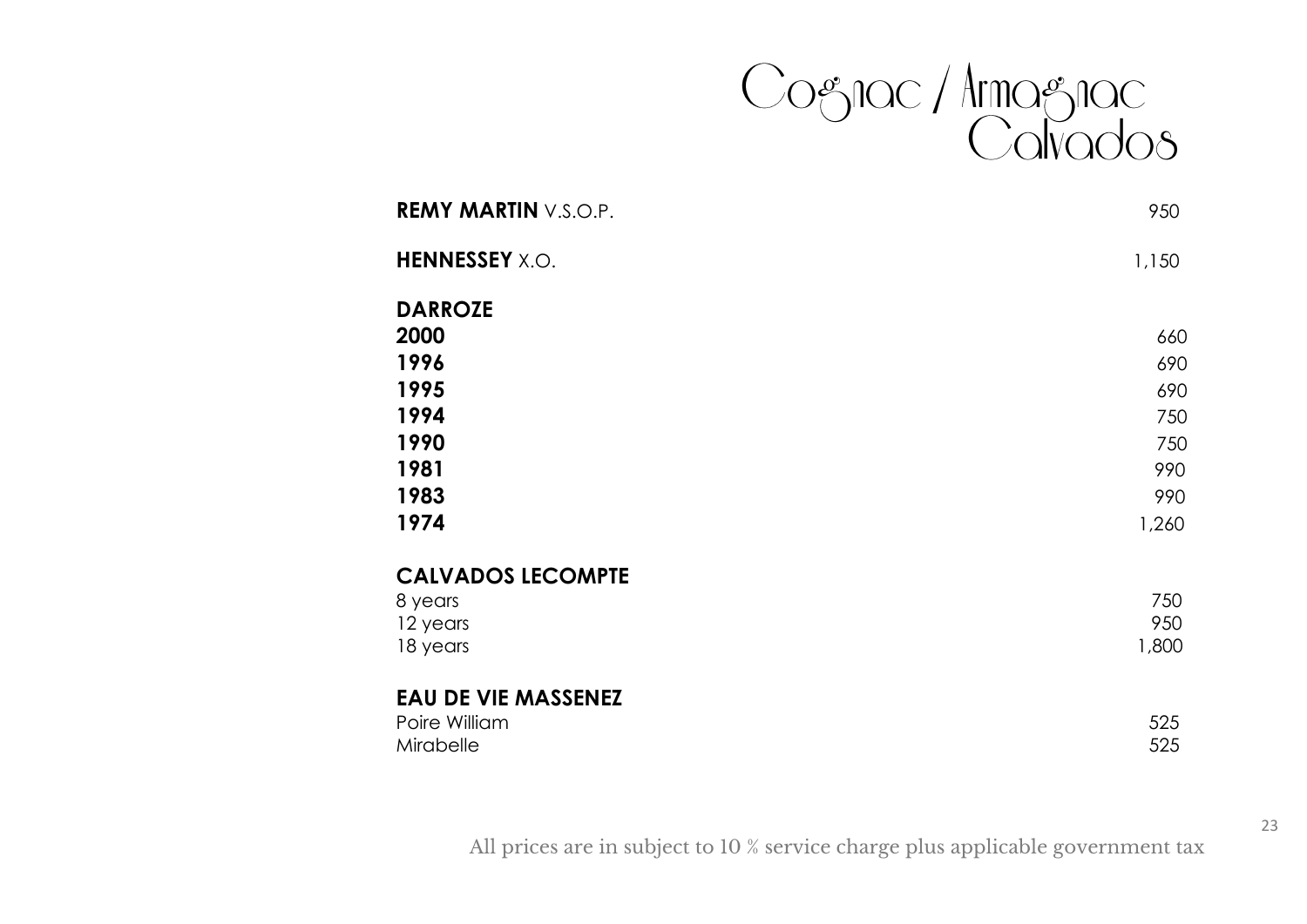Digestive

| <b>VILLA SANDI</b><br><b>BEN RYÉ</b>     | Grappa<br>220<br>975   |
|------------------------------------------|------------------------|
| <b>LUXARDO</b>                           | ٠<br>Limoncello<br>290 |
|                                          |                        |
| <b>DRAMBUIE</b>                          | 550                    |
| <b>GRAND MARNIER</b>                     | 550                    |
| <b>GRAND MARNIER CUVEE DU CENTENAIRE</b> | 750                    |
| <b>COINTREAU</b>                         | 550                    |
| <b>BAILEYS</b><br><b>KAHLUA</b>          | 490<br>490             |
|                                          |                        |
|                                          |                        |
| <b>SINGHA</b>                            | 200                    |
| <b>ASAHI</b>                             | 250                    |
| <b>HEINEKEN</b>                          | 240                    |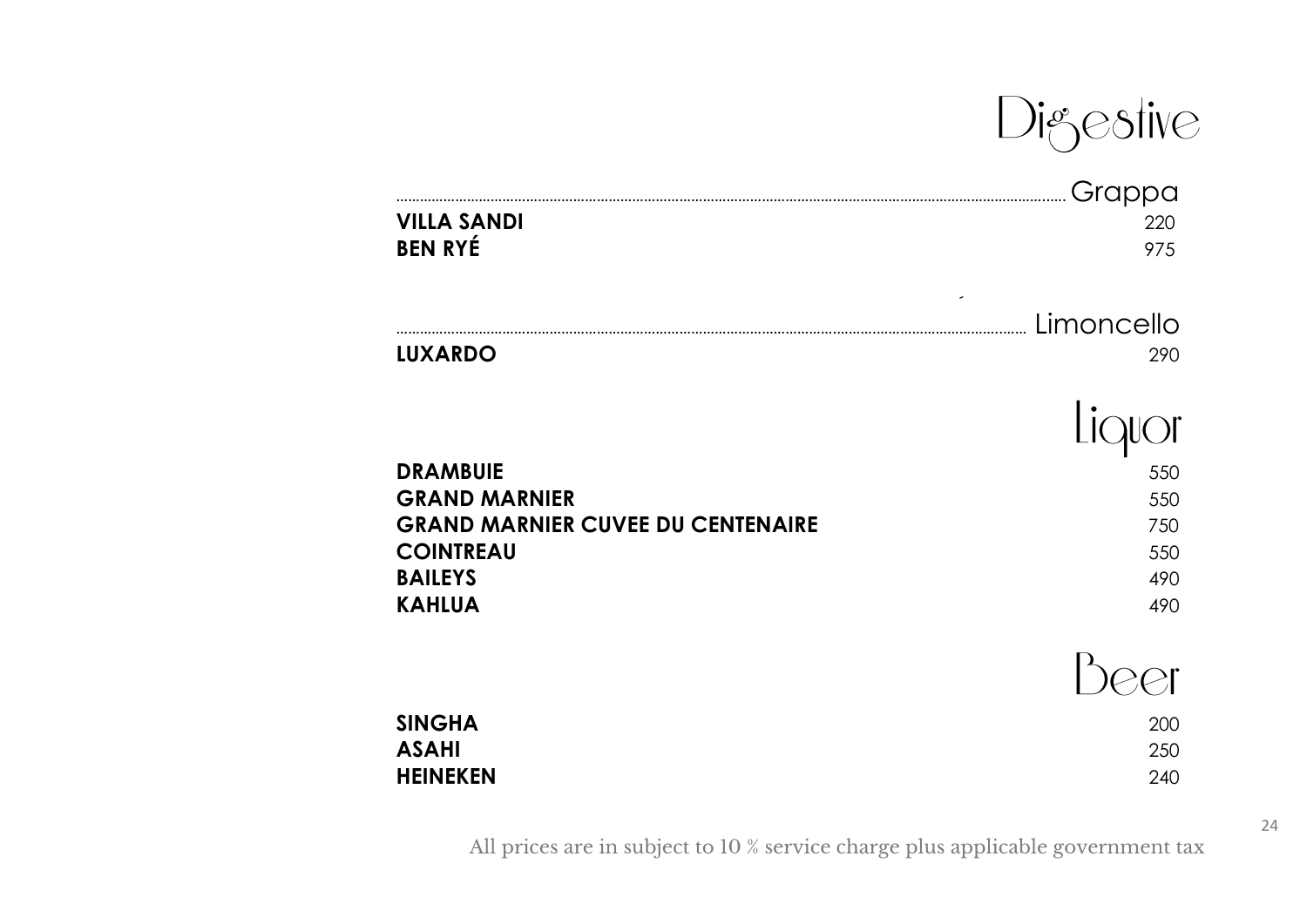# Cocktoils

| <b>NEGRONI</b> / Tanqueray Gin / Campari / Sweet Red Vermouth              | 550             |
|----------------------------------------------------------------------------|-----------------|
|                                                                            |                 |
| <b>MANHATTAN</b> / JW Black Label / Sweet Red Vermouth / Angostura Bitters | 550             |
| <b>DAIQUIRI</b> / Bacardi Carta Blanca Rum / Lime Juice / Syrup            | 490             |
| <b>WHISKY SOUR</b> / Chivas Regal 12yr / Lime Juice / Syrup                | 500             |
| <b>TOM COLLINS</b> / Tanqueray Gin / Lime juice / Syrup / Soda Water       | 490             |
|                                                                            | <b>Martinis</b> |
|                                                                            |                 |
| <b>DRY MARTINI</b> / Tanqueray Gin or Stolichnaya Vodka / Dry Vermouth     | 490             |
| PERFECT MARTINI / Tanqueray Gin / Sweet Red Vermouth / Dry Vermouth        | 490             |
| <b>APPLE MARTINI</b> / Stolichnaya Vodka / Apple Liqueur / Dry Vermouth    | 490             |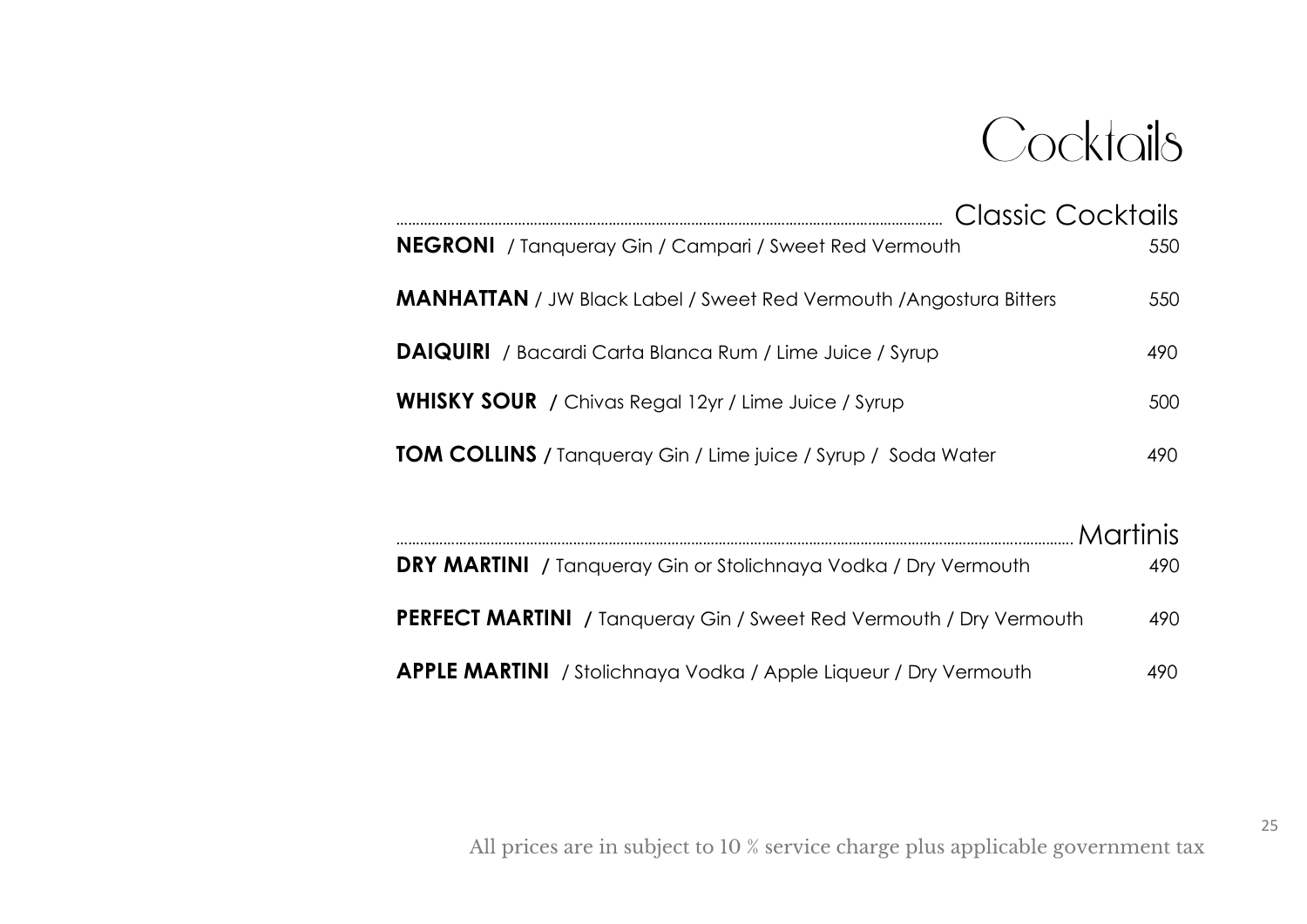# Non Alcoholic Beverage<br>Mocktails

| House Mix                                                                      |      |
|--------------------------------------------------------------------------------|------|
| <b>YUZU CINNAMON</b> / Yuzu / Fresh Passionfruit / Lime juice/ Syrup/ Soda     | 290. |
| <b>EMERALD PUNCH</b> Apple Juice/ Mango Juice/ Blue Curacao/ Lime juice/ Syrup | -290 |
| <b>RED RUBY</b> Orange Juice/ Strawberry / Grenadine / Lime juice/ Soda        | 290. |

## duice

| <b>ORANGE JUICE</b><br><b>LIME SODA</b> | Fresh Juice<br>290<br>220 |
|-----------------------------------------|---------------------------|
|                                         | Soft Drinks / Water       |
| <b>SODA WATER</b>                       | 190                       |
| <b>COKE</b>                             | 190                       |
| <b>TONIC WATER</b>                      | 190                       |
| Evian Still (75cl)                      | 290                       |
| <b>Perrier Sparkling (75cl)</b>         | 290                       |